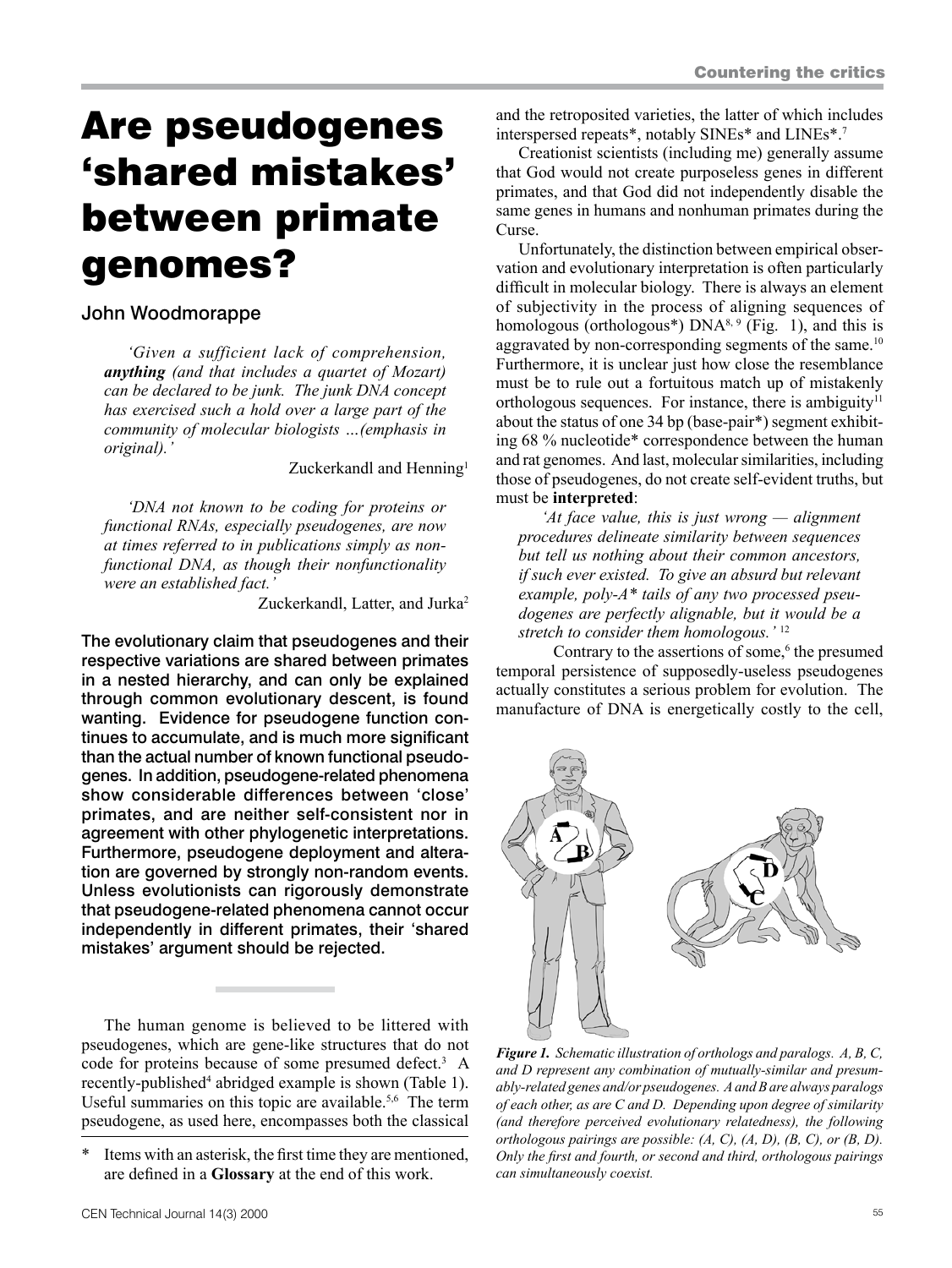and natural selection *should* remove DNA were it actually useless.<sup>13</sup> A mechanism for removal is now known.<sup>14</sup>

If they are actually selectively neutral and subject to random mutations, 'old' pseudogenes should in fact be scrambled beyond recognition. *Apropos* to this, orthologous SINEs have now been found in different *phyla*, <sup>15</sup> and the cited researchers recognize that the (evolutionary) maintenance of a close correspondence between such phylogenetically\*-distant organisms is very difficult to explain if SINEs are of no use to their carriers. More on this later.

#### I. Are pseudogenes useless?

If pseudogenes are functional, they are no different from any other homologous structure found in nature. These all reflect the fact that God used the same 'blueprint' or 'art form' repeatedly when constructing different living things. In this case, the orthologous placement of pseudogenes, and their respective differences, are moot.

The importance of pseudogene-caused genetic diseases<sup>6</sup> is apt to be exaggerated because, by their very nature, deleterious retroelements\* are so obvious.16 The opposite is the case with beneficial pseudogenes. In fact, for at least some pseudogenes, failure to observe them coding a product under experimental conditions is not *ipso facto* proof of their inability to do so:

*'In these and other examples it cannot be stated with certainty that a gene is unequivocally either a pseudogene or a gene. It is possible that analysis has not been performed in the appropriate temporospatial conditions to detect expression.'* <sup>17</sup>

One argument adduced in support of pseudogene nonfunction is the observation that they contain many more nucleotide differences (which are assumed to be mutations), and are more variable in terms of base-pair composition than their paralogous\* protein-coding genes. Yet this observation is compatible with function.2 In fact, as mentioned below, an ability to code for a product useful to the host organism hardly exhausts the possibilities for pseudogene function. It is interesting to note that the inferred nucleotide-substitution rate in pseudogenes shows only crude correspondence with primate phylogeny, for which reason it has to be manipulated *post hoc* by up to tenfold18–20 in order to contrive an agreement between the timing of different episodes of primate evolution. Pseudogenes whose age is deduced on the basis of the numbers of nucleotide differences from their coding paralogs show only a weak relationship between age and the numbers of indels\*.21 Each branch of the phylogenetic tree, of pseudogenes relative to primate evolution, exhibits widely divergent rates of indel formation.22

It is interesting to note that there are some pseudogenes which cannot be straightforwardly portrayed as inactivated copies of their paralogous genes. This includes the human AS pseudogenes, each of which shares a concerted pattern of 19 nucleotides that sets it apart from its inferred gene paralog.23

A large and rapidly-growing body of evidence for pseudogene functionality exists, most of which will be presented in a forthcoming paper.<sup>24</sup> Earlier-known evidences are given elsewhere.<sup>5</sup> There is a theory<sup>25</sup> which proposes that pseudogenes interact with antisense RNA\*. The function-

*Table 1. Aligned sequences of Cytochrome b and mitochondrial-related pseudogenes. From Moreira and Seuanez (1999). Base abbreviations are as follows: A-adenine, C-cytosine, G-guanine, and T-thymine. The 301-member sequence is demarcated by tens(\*) and hundreds(\*\*). Nucleotides identical to human are denoted (.).*

|                              |                          |     |                                     |  |               |                | $\star$ |              |                       |          |                                         |                                     |               |   | $\star$      |               |                                                                               |               |               |     |          | $\star$ |                               |              |               |                                                                                                                       |   |        | $\star$  |  |   |   |              |                                 |       |
|------------------------------|--------------------------|-----|-------------------------------------|--|---------------|----------------|---------|--------------|-----------------------|----------|-----------------------------------------|-------------------------------------|---------------|---|--------------|---------------|-------------------------------------------------------------------------------|---------------|---------------|-----|----------|---------|-------------------------------|--------------|---------------|-----------------------------------------------------------------------------------------------------------------------|---|--------|----------|--|---|---|--------------|---------------------------------|-------|
| Humans                       |                          |     |                                     |  |               |                |         | CTCACTCCTTGG |                       |          | C G C                                   | C T                                 |               |   |              |               | G C C T G A T                                                                 | $\mathcal{C}$ |               | C T | $\Gamma$ |         |                               |              |               | CAAATCACCACAGGACTATTCC                                                                                                |   |        |          |  |   |   |              |                                 |       |
| Gorillas                     |                          |     |                                     |  |               |                |         |              |                       |          |                                         |                                     |               |   |              |               | A.,                                                                           |               | $\sim$ $\sim$ |     | T        |         |                               |              |               | and the company of the company of the                                                                                 |   |        |          |  | G |   |              |                                 |       |
| Chimps                       |                          |     | $\ldots$ T                          |  | $\sim$ $\sim$ |                |         |              |                       |          |                                         |                                     |               |   | $\star$      |               | A.                                                                            |               |               |     | T        | $\star$ |                               |              |               |                                                                                                                       |   |        | $\star$  |  |   |   |              |                                 | $* *$ |
| Humans                       |                          |     | TAGCCATG                            |  |               |                |         | C A C T      |                       |          | A C T                                   | $C$ $A$                             | $\mathcal{C}$ |   |              |               | CAGACGCCT                                                                     |               |               |     |          |         | CAACCG                        |              | $\mathcal{C}$ | T                                                                                                                     | T | T.     | C A T    |  |   |   |              | CAATCGCC                        |       |
| Gorillas                     |                          |     |                                     |  | $\Delta$      |                |         |              |                       |          | <b><i>Command Command Command T</i></b> |                                     |               |   |              |               | $\cdot$ $\cdot$ T                                                             |               |               |     |          |         | and a straight and a straight |              |               |                                                                                                                       | C | $\sim$ |          |  |   |   |              |                                 |       |
| Chimps                       |                          |     | $T \cdot A$                         |  |               |                | $\star$ |              |                       |          |                                         |                                     |               |   | $\star$      |               | de la carra de la carra de la carra de la carra de                            |               |               |     |          | $\star$ |                               |              |               |                                                                                                                       | C |        | $^\star$ |  |   | G |              |                                 |       |
| Humans                       |                          |     | CACATCACT                           |  |               |                |         |              |                       |          |                                         |                                     |               |   |              |               | CGAGACGTAAATTATGGCTGAATCATCCGCTACCTTCACGC                                     |               |               |     |          |         |                               |              |               |                                                                                                                       |   |        |          |  |   |   |              |                                 |       |
| Gorillas                     |                          |     | and a series of the series of the   |  |               | $\mathcal{C}$  |         |              | $\ldots$ . $\ldots$ T |          |                                         | . C                                 |               |   |              |               | and a straight and a straight and                                             |               |               |     |          |         |                               | $\mathsf{C}$ |               | $\mathbf{r}$ , $\mathbf{r}$ , $\mathbf{r}$ , $\mathbf{r}$ , $\mathbf{r}$ , $\mathbf{r}$ , $\mathbf{r}$ , $\mathbf{r}$ |   |        |          |  |   |   | $\mathsf{C}$ |                                 |       |
| Chimps                       |                          |     |                                     |  |               |                | ÷       |              |                       |          |                                         |                                     |               |   | $\star$      |               |                                                                               |               |               |     |          | $\star$ |                               |              |               |                                                                                                                       |   |        | $\star$  |  |   |   |              |                                 | $***$ |
| Humans                       |                          |     |                                     |  |               |                |         |              | CAATGGCGCCTCAATATTCT  |          |                                         |                                     |               |   |              | T.            | T A T                                                                         |               | C T G C       |     |          |         | C T C T T                     |              |               | CCTACACATCGGGCGAG                                                                                                     |   |        |          |  |   |   |              |                                 |       |
| Gorillas                     |                          |     |                                     |  |               |                |         |              |                       |          |                                         |                                     |               |   |              |               | $\mathsf{C}$                                                                  |               |               |     |          |         |                               |              |               |                                                                                                                       |   |        |          |  |   |   |              | $\cdot$ $\cdot$ $\cdot$ $\cdot$ |       |
| Chimps                       |                          |     | $T$ $C$                             |  |               |                |         |              |                       |          |                                         |                                     |               |   | $\star$      |               |                                                                               |               |               |     |          |         |                               |              |               |                                                                                                                       |   |        |          |  |   |   |              |                                 |       |
| Humans                       | $G$ $C$                  |     | C T A T A T                         |  |               |                | T A C   |              | $\mathsf{G}$          | G A      | T                                       | C A T                               |               | T | $\mathbb{T}$ | $\mathcal{C}$ | T<br>$\Gamma$                                                                 |               | TACT          |     |          |         |                               |              |               | CAGAAACCTGAAACATCGGCATT                                                                                               |   |        |          |  |   |   |              |                                 |       |
| Gorillas                     |                          |     | $\ldots$ $\ldots$ $\ldots$ $\ldots$ |  |               |                |         |              |                       | $\Gamma$ |                                         |                                     |               |   |              |               |                                                                               |               |               |     |          |         |                               |              |               |                                                                                                                       |   |        |          |  |   |   |              |                                 | C     |
| Chimps                       |                          |     | the contract of the contract of     |  |               |                |         |              |                       |          |                                         | the contract of the contract of the |               |   |              |               |                                                                               |               |               |     |          |         |                               |              |               |                                                                                                                       |   |        | $\star$  |  |   |   |              |                                 | $***$ |
| Humans                       |                          | A T | CCTCCT                              |  |               |                | G C T   |              | T                     |          |                                         |                                     |               |   |              |               | G C A A C T A T A G C A A C A G C C T T C A T A G G C T A T G T C C T C C C C |               |               |     |          |         |                               |              |               |                                                                                                                       |   |        |          |  |   |   |              |                                 |       |
| Gorillas                     |                          |     |                                     |  |               | $\overline{A}$ |         |              | $\mathcal{C}$         |          | $A \cdot \cdot \cdot$                   |                                     | C             |   |              |               |                                                                               |               |               |     |          |         |                               |              |               |                                                                                                                       |   |        |          |  |   |   |              |                                 |       |
| Chimps                       |                          |     |                                     |  |               |                |         |              | . . T C A C           |          |                                         |                                     |               |   |              |               |                                                                               |               |               |     |          |         |                               |              |               |                                                                                                                       |   |        |          |  |   |   |              |                                 |       |
| Humans<br>Gorillas<br>Chimps | G<br>$\overline{A}$<br>Α |     |                                     |  |               |                |         |              |                       |          |                                         |                                     |               |   |              |               |                                                                               |               |               |     |          |         |                               |              |               |                                                                                                                       |   |        |          |  |   |   |              |                                 |       |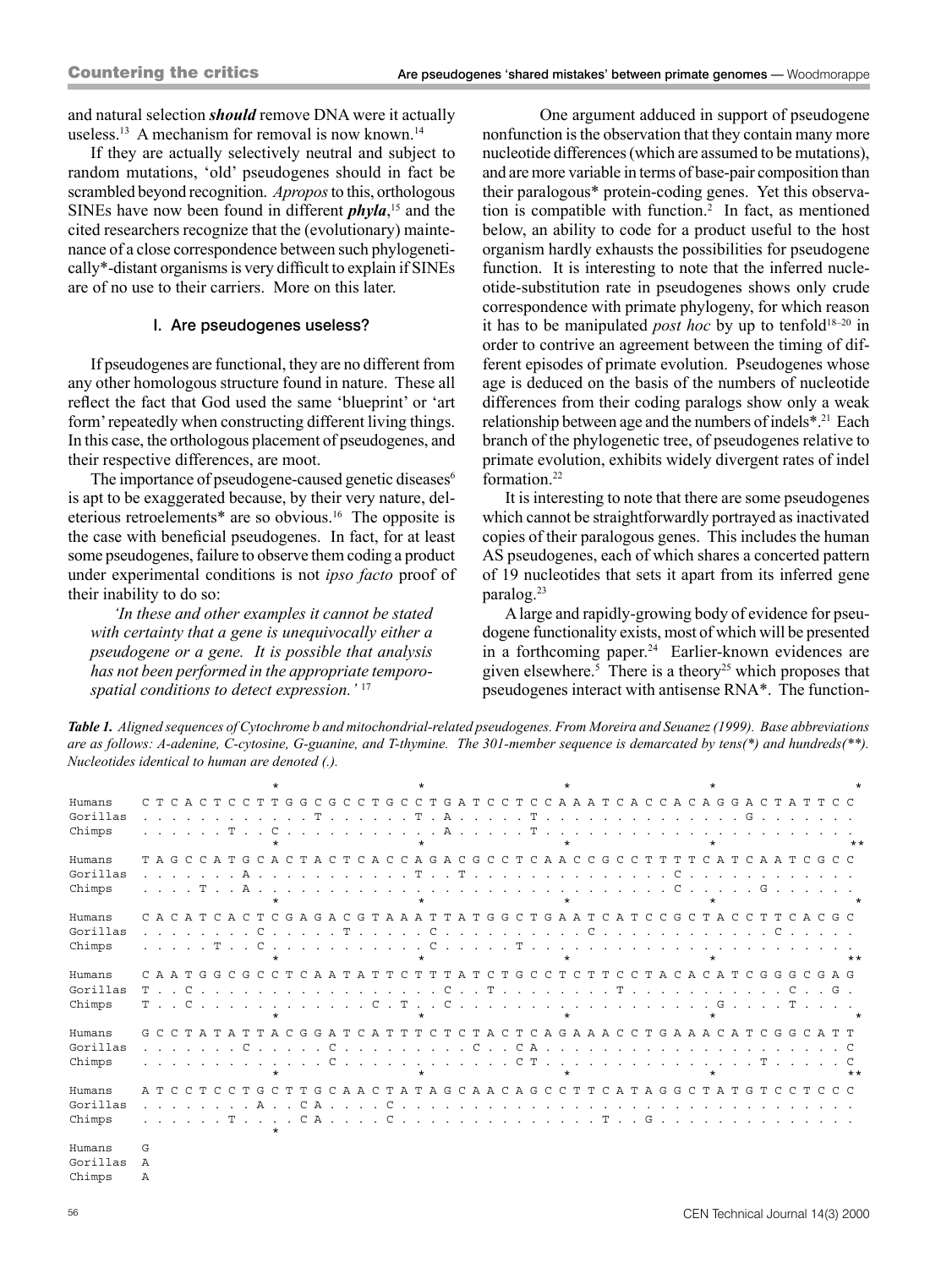ality of Alu\* units has long been suspected, $26$  and recently confirmed.27,28

The distinction between 'processed genes' and 'processed pseudogenes' is not, contrary to one critic,<sup>6</sup> the result of creationist confusion, but is instead the product of the critic's semantics. After all, the former is but a functional version of the presumably-nonfunctional latter.<sup>29</sup> Evolutionists assume that certain retropseudogenes have become 'recruited' by evolutionary processes and are thereby secondarily functional. These are called processed genes. But this of course begs the question about them having lost function to begin with! The claim<sup>6</sup> that functioning pseudogenes are manifestations of beneficial mutations is also an egregious act of begging the question. The latter also reflects the following prejudicial and erroneous notion: if 'crippling mutations'<sup>6</sup> prevent a protein-coding function, this is *ipso facto* synonymous with *no* function.

#### *A numbers game? depreciating evidences of pseudogene function*

Max's response $6$  to this evidence is to use the 'ATT' (Appeal to Technicalities) fallacy and the 'ATM' (Appeal to Marginalization) fallacy.<sup>30</sup> Each is described in turn.

Users of the ATT fallacy engage in much *post hoc* quibbling about the broad applicability of contrary evidence.<sup>31</sup> One example<sup>32</sup> is the belittling of the discovery of 'junk  $DNA'$  function<sup>33</sup> by pointing out the (correct) fact that this noncoding DNA differs from that in pseudogenes. But discoveries of this nature, and successive ones,<sup>34</sup> cannot be dichotomized so easily (see Abstract). This is especially so in light of the fact that the identical 'nonfunctional unless proven functional' mentality besets our understanding of *all* types of noncoding DNA. Finally, and as noted earlier (and especially in the forthcoming paper<sup>24</sup>), evidence for function is not limited to generic 'junk DNA', but is now known for representatives of *all* the major types of pseudogenes. Therefore, attempts to depreciate the significance of such function (as by asserting that it is only true of a few processed pseudogenes<sup>6</sup>) appears to be another use of the ATT fallacy.

The ATM fallacy treats evidence as a simple numbers game.35 But, as pointed out by the philosopher of science Sir Karl Popper,<sup>36</sup> evidence cannot be treated in this way (e.g. as so many points for, versus so many points against, a theory). Indeed, one contrary observation is often sufficient to falsify a theory. Popper's philosophy clarifies the fact that, contrary to Max,<sup>6</sup> the 'nonfunctional pseudogenes' argument is not substantiated by large numbers of apparently nonfunctional pseudogenes, but is instead falsified by a significant and rapidly growing body of evidence which demonstrates such function.

#### II. The overall nonfunction of pseudogenes: established or tentative?

In response to those who assume that pseudogene nonfunction is well established,<sup>6</sup> we must consider several factors, not the least of which is the following:

*'Science is supposed to advance step by step, with all conclusions supported by adequate evidence. Yet conclusions are sometimes widely accepted without much evidence, and woe to those who come along later with data supporting what is already "received" wisdom.'* <sup>37</sup>

*Apropos* to this, it is acknowledged<sup>38,39</sup> that nonfunctional-pseudogene beliefs took hold at a time when the genome was little understood, and when sociobiology dominated all of biology,<sup>40</sup> favouring such attitudes. The classic essays by Orgel, Crick, Doolittle, and Sapienza, which largely inspired the notion that noncoding DNA is useless, parasitic, and 'selfish', are recognizably anthropomorphic and speculative.<sup>41</sup> In addition, Howard and Sakamoto<sup>40</sup> stress the fact that, majority opinion notwithstanding, pseudogene-nonfunction beliefs rest largely upon negative evidence. In stark contrast to Max,<sup>6</sup> others are not so sure that we know, even to this day, what pseudogenes *cannot* do (see also Abstract):

*'Short interspersed repetitive DNA elements (SINEs) are found in various eukaryotes\* …. We still do not know the biological significance of these elements and how these elements evolved to the present status.'* <sup>42</sup>

*'Do these elements [LINEs and SINEs] serve a generally useful function or are they simply "selfish DNA"?'* <sup>43</sup>

*'However, this is not a strong argument, and whether L1\* is "selfish" remains to be determined.'*<sup>44</sup>

*'The problem is that generally one does not know whether a pseudogene has any noncoding phenotypic effect and whether the effect is deleterious or advantageous.'* <sup>45</sup>

In addition, the 'few known functional pseudogenes implies few functional pseudogenes' thinking, though presented by Max<sup>6</sup> as virtual fact, is recognizably no more than a hypothesis.46 Moreover, this hypothesis is either explicitly or implicitly rejected by various investigators, who recognize the fact that the relatively small number of known functional pseudogenes is not at all commensurate with their overall significance:

*'There are severe limits to our recognition of the roles of mobile elements…the knowledge of all of the control elements that may be important to genes is still very restricted. Since mobile elements occur and carry out useful functions in positions many kilobases from the initiation of transcription even those significant mobile elements that have been inserted within the last few million years may not have been principally recognized. Thus it can be argued that 21 examples represent a large number.'* <sup>47</sup>

*'The question then is: which of the hundreds*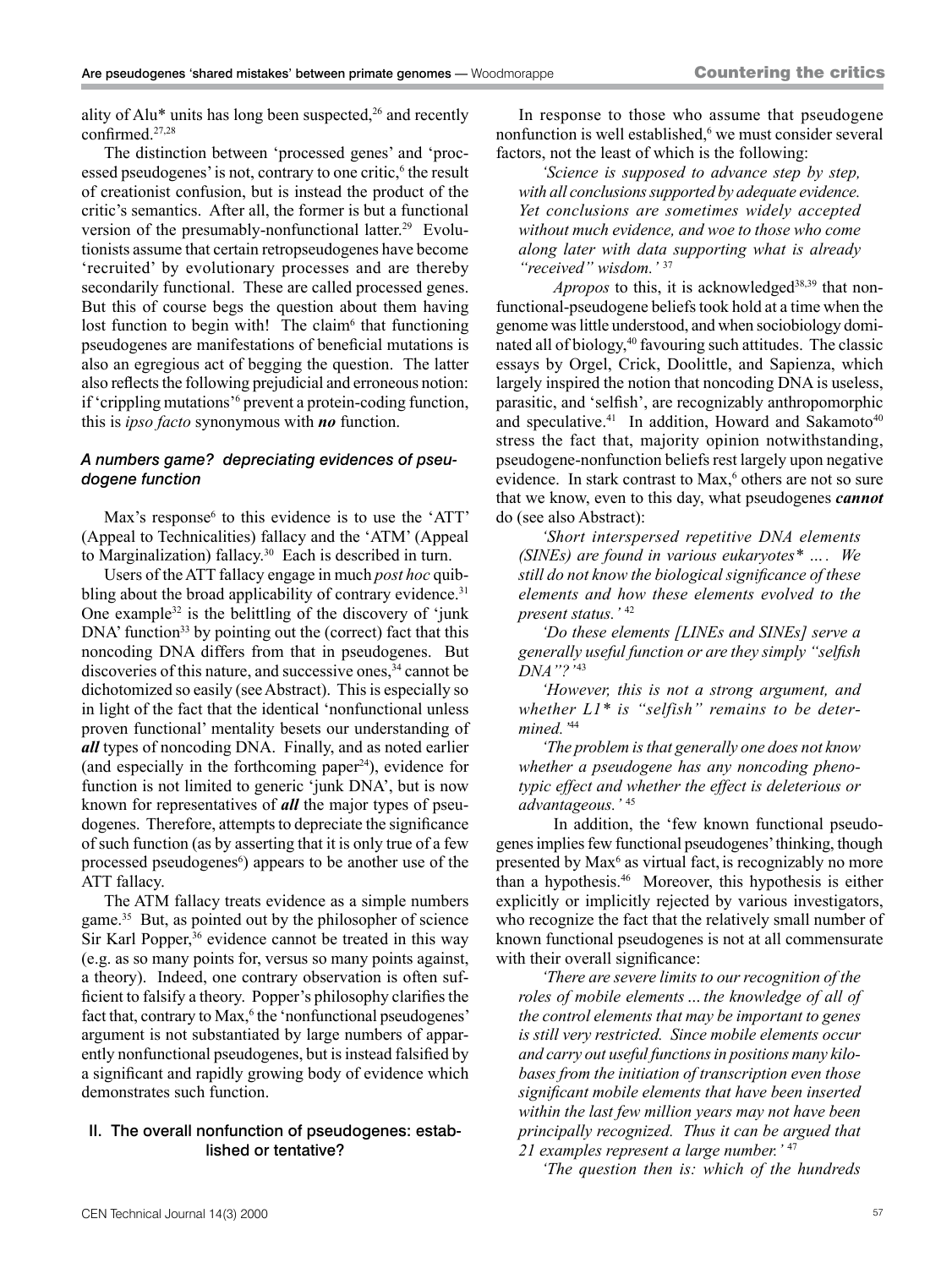*of thousands of Alu inserts are contributing to the regulation of nearby genes, and which are without significant effect?'* <sup>48</sup>

Not surprisingly, the perceived rarity of functional pseudogenes has been self-perpetuating:

*'…given the fact that there are a million Alu elements in the human genome and there have been no systematic studies to identify which of them have regulatory functions, it must be only be a matter of time before human-specific Alus are found to control gene expression (emphasis added).'* <sup>28</sup>

*'Recognizing that Alu repeats might be junk DNA, most researchers chose to study their mobility and incidental effects on genome structure, as opposed to their possible function.'* <sup>49</sup>

Other investigators<sup>40</sup> have also discussed how low expectations of pseudogene function have been self-fulfilling.

*Apropos* to this, it is erroneous to compare overall pseudogene function to a defendant in a criminal trial pleading innocence because evidence favourable to him may emerge in the future.6 To begin with, he is actually seeking acquittal as a result of the *current* state of evidence.<sup>50</sup> Second, evolutionists cite 'use current evidence only' arguments<sup>6</sup> selectively i.e. for pseudogenes, but certainly not for naturalistic theories for life's origins, otherwise they would admit the complete inadequacy of such theories, and acknowledge an external Designer. But a double standard is followed instead, and we are assured that no Designer is needed because, 'Even though *today* we cannot explain life's origins mechanistically, one day we probably will.'

#### III. Pseudogene deployment: 'shared mistakes' between primate genomes?

#### *Do pseudogenes themselves form a nested hierarchy\*?*

A large fraction of most pseudogenes differ considerably from their paralogous genes. For instance, a compilation of 65 primate pseudogene sequences,<sup>51</sup> totalling 80.6 kb<sup>\*</sup>, indicates that parts of the pseudogene sequences resemble their paralogs at not much higher than chance levels (50 % for two unrelated strands of DNA). Less than one-third of the 80.6 kb aggregate sequences are 85 % similar to their paralogs, and a very small unspecified fraction of the same reaches 90 %. The authors point out that progressively lower levels of similarity mean progressively greater ambiguity as to the origins and the timing of the accumulated pseudogene/gene differences. Taken to its logical conclusion, this means that 'shared mistake' arguments cannot even have relevance, let alone validity, for a large fraction (perhaps the majority) of pseudogenes.

Numerous pseudogenes consist of multiple paralogous copies in each primate genome. In such cases, 'shared mistakes' take on a life of their own. Evolutionists must essentially 'shop around' for the closest match<sup>52</sup> in trying to deduce the orthologous pairings of pseudogenes from primate to primate. This can also occur in the case of multiple Alu repeats.<sup>53</sup> If evolutionary 'trees' indicate an anomaly in which the pseudogenes of distantly-related primates resemble each other more closely than those of more closely-related primates, this can always be blamed after-the-fact on either an artefact of the 'tree' itself, or on an incorrect pairing of orthologs.<sup>54</sup>

Let us now consider those pseudogenes which have only single copies per primate genome. In doing this, I will adhere to the evolutionary methodology of counting only shared similarities and dissimilarities each of which simultaneously differs from that of 'less derived' primates.<sup>6</sup> Even so, as shown below, while some pseudogenes appear to be hierarchically shared (as illustrated in Fig. 2) between primates,<sup>6</sup> others definitely are not. Most of the latter are apomorphic\*. (C), however, is an example of phylogenetic discordancy: it occurs in humans and orangs, but not in any primates of intermediate evolutionary derivation.

Years ago, I had called attention to a pseudogene which was shared by humans and gorillas but not chimps.<sup>55</sup> It has since been alleged that the chimp pseudogene is lacking because its locus\* had been deleted.<sup>56</sup> This is an inference which rests on the assumption that all primates are evolutionarily related, and so any differences in DNA sequences must be of secondary origin. Other phylogenetic studies may have ignored missing loci.<sup>57</sup> This complication, usually reckoned 'missing information', eventually makes any phylogenetic analysis uninformative.58

Moreover, missing loci cannot come to the rescue of evolutionists in still other hierarchy-defying instances of pseudogene deployment:

*'These include two of the OR genes (hOR17-7 and OR17-209), which are intact in human and chimpanzee, but are pseudogenes in gorilla, due to one-base deletions\*. In both cases, the gorilla pseudogenes are accompanied by an intact variant, a potential case of heterozygosity with one of the alleles being a pseudogene.'* <sup>59</sup>

Other examples of gorilla-only pseudogenes are given below. Otherwise, one OR pseudogene is humanspecific and another set of OR pseudogenes are shared by humans and chimps but, ironically, are believed to be of independent origin.

Evolutionists can always invoke the 'gene inactivation occurred after divergence' claim, after the fact, in such situations, but such thinking is admittedly an assumption.<sup>60</sup> More pointedly, this *ad hoc* rationalization begs the question about pseudogenes forming a phylogenetic nested hierarchy in the first place. And it is far from the only one. Gene conversions\* can also be invoked for apomorphic pseudogenes, as was the case with the human-only BC200-Beta pseudogene.<sup>61</sup>

In other primates, the deployment of known pseudogenes also often fails to conform to a nested evolutionary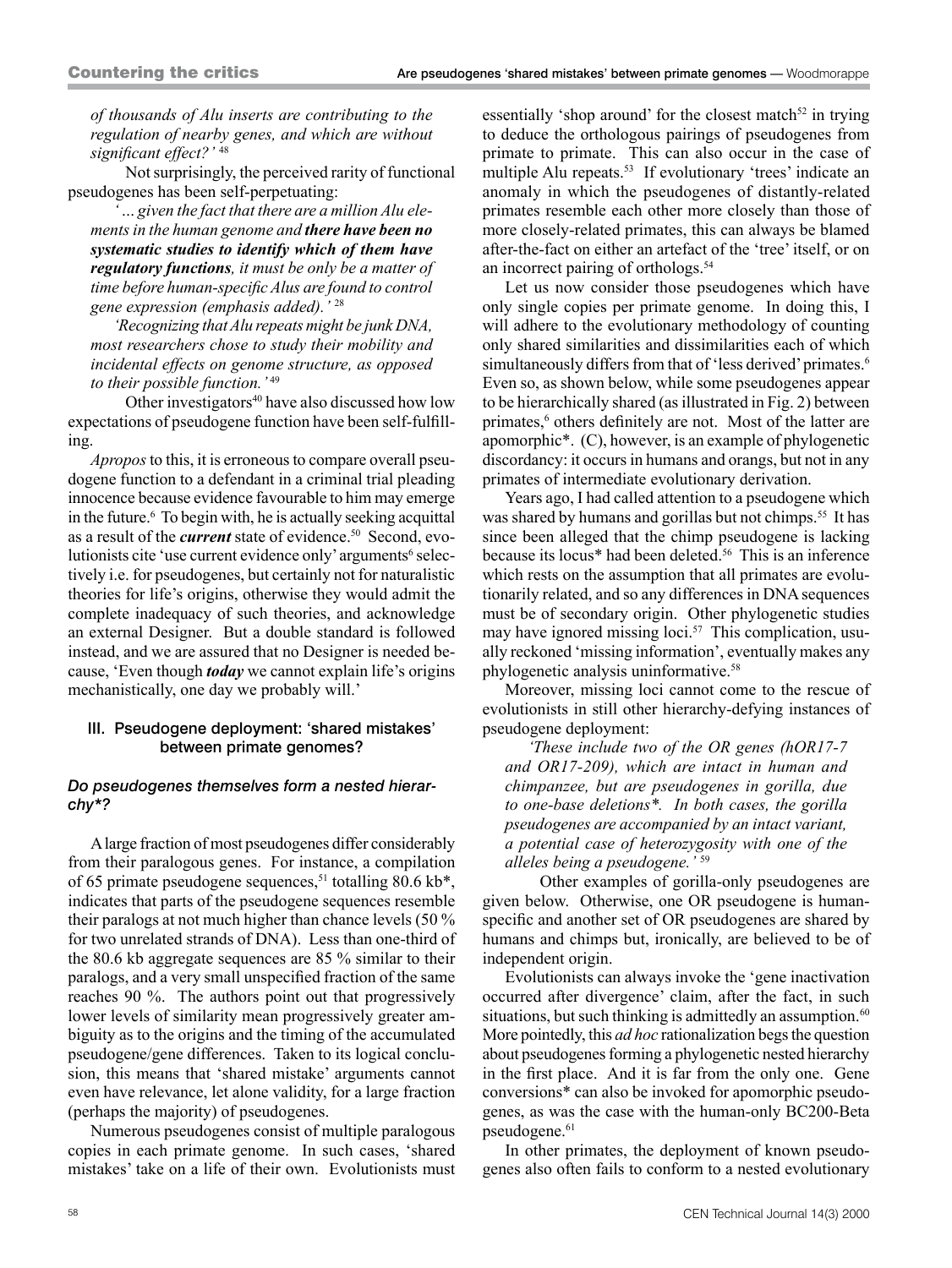hierarchy. The spider monkey has an apomorphic gammaglobin pseudogene.<sup>62</sup> Elsewhere, seemingly orthologous *DRB3* pseudogenes in the tamarin and titi contain different 'inactivating mutations'. According to evolutionary storytelling, once upon a time some genes had come to resemble each other by convergence\* before each one of them had become a pseudogene.<sup>63</sup> In still another example, we encounter an exact reversal of the usual evolutionary expectation of genes increasingly becoming converted into pseudogenes in progressively more derived primates.6 *Apropos* to this, an inferred inactivation of the theta-1 globin genes exists in the less-derived non-primates (e.g. rabbit) and in the less-derived galago, but it is the *more-derived* higher primates that have functional orthologs instead.<sup>64</sup> As a final example, nuclear pseudogenes in the primate family Cebidae portray a confusing phylogenetic picture, and this is largely blamed on confounding homoplasies\* among the pseudogenes.<sup>65</sup>

Ironic to those who highlight pseudogenes as an accumulation of 'shared mistakes',<sup>6</sup> there are evolutionists who are suspicious of pseudogenes as a means of charting the course of primate evolution:

*'Pseudogenes appear to be subject to virtually no selection and have, therefore, been used to provide the missing data. However, most pseudogenes are members of gene families in which frequent exchange of sequences among members may complicate interpretations of sequence divergence and phylogeny.'* <sup>66</sup>

Finally, to put the 'shared pseudogenes' argument in a broader context, note that evolutionists cannot even agree as to which particular genomic structures can *only* be explained by shared evolutionary descent. The mitochrondrial gene order in birds has been shown to arise independently.67 The MHC complex exhibits considerable similarities among primates, with most of these genetic motifs believed to predate the chimp-human divergence.<sup>68</sup>



*Figure 2. A schematic phylogeny illustrating the hierarchical (vowel) and non-hierarchical (consonant) deployment of 'shared mistakes' among five primates. These 'mistakes' can be either the orthologous pseudogenes themselves or the variations of one orthologous pseudogene to another,or both.*

Yet, in a major about-face, evolutionists now recognize that complex MHC genetic motifs can arise independently.<sup>63,69</sup> They currently reckon only 7 of 13 allelic lineages, and only at most a few of the 135 alleles of the *DRB1* locus, as predating the human-chimp split.70

#### Do nested hierarchies characterize interspersed repeats?

Both creationists and evolutionists recognize the fact that the majority of classical pseudogenes have always been located close to their protein-coding paralogous genes. But retropseudogenes are believed to have been retrotransposited at considerable distances from the paralogous parent gene, and only shared evolutionary ancestry is supposed to be able to account for such coincident placement in different primates.<sup>6</sup> The most numerous retropseudogenes, by far, are SINEs (especially Alus<sup>71</sup>) and LINEs (notably L1 elements), each of which number in the hundreds of thousands<sup>72</sup> in the human genome alone. Evolutionists believe that these elements are periodically inserted during the course of primate evolution (Fig. 3), and that each such episode generates a unique new family of interspersed repeats, creating markers suitable for phylogenetic analyses.

There are, however, numerous rationalizations available for dealing with inserted elements that *fail* to conform to a nested hierarchy. Contrary to the claim that successive families of LINEs and SINEs are hierarchially deployed among animals, there are many instances where clearlyintact loci *lack* the predicted interspersed element. This occurs between members of different species<sup>73</sup> as well as different orders.74 The rationalization invoked is this: the LINE or SINE element did not happen to integrate into that part of the host population which eventually survived into the present.

Evolutionists have long believed that Alu insertion\* is an irreversible process; hence the absence-presence of an Alu at an orthologous site constitutes an *ipso facto* primitive-derived polarity. Were a formerly-inserted Alu to undergo subsequent deletion, this event would supposedly be betrayed by the simultaneous deletion of some of the flanking sequence\*.<sup>6</sup> To the contrary, precise excisions of Alu units *can* occur: a gorilla-human shared Alu is absent at the orthologous chimp locus, and an extra 12 bp right Alu-flanking repeat, added to an empty-site sequence, marks the missing-Alu spot.<sup>75</sup>

Members of the 'wrong' family of inserted repeats can even share particular orthologous sites. In one instance, an old-family Alu in the gibbon was found to be situated at the orthologous site of a new-family Alu in gorillas, chimps, and humans.76 The former was then assumed to be a template for the evolution of the latter. In another instance, $77$  a modern-family Alu unit was found in humans, located anomalously at the site expected for an orthologous older-family unit. So a gene conversion event was conjured up, after the fact, for having supposedly reconfigured and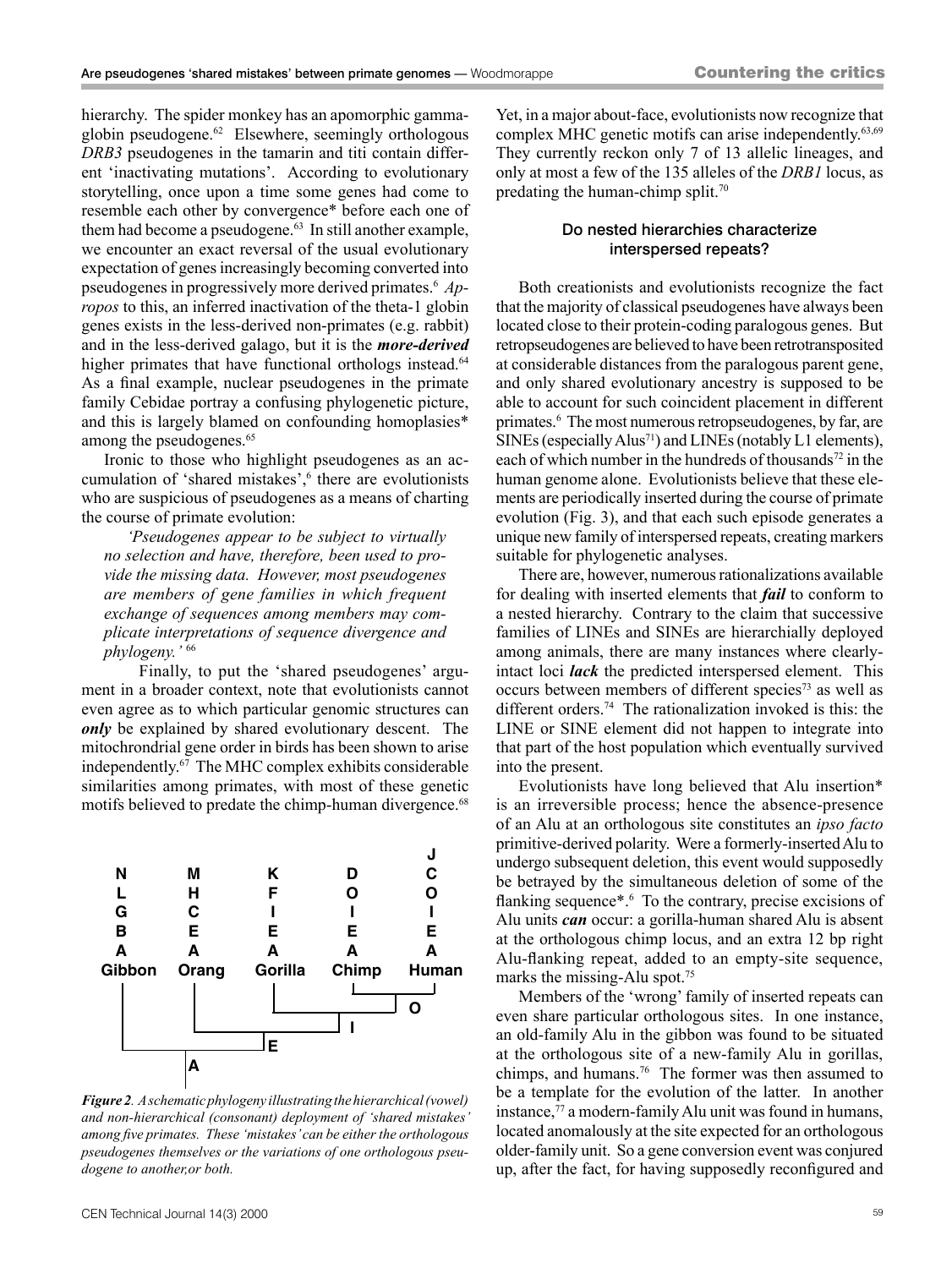'modernized' the onetime old Alu family member to make it nearly identical to a modern human-specific Alu family member.

For the longest time, many evolutionists have argued that the parallel\* insertion of essentially identical retropseudogene units, at the orthologous site in different animals, is a virtual impossibility. One estimate placed the odds against such an event at one in many billions.78 Wouldn't you know it — the same SINE units,<sup>79,80</sup> as well as LINE units,<sup>81</sup> have now been discovered independently emplaced at orthologous sites in different genomes.

For the vast majority of the ostensibly-younger Alus, there can be no question about their occurrence in a nested hierarchy, as the vast majority of them are apomorphic.<sup>78</sup> Furthermore, the Ya5 Alu family is a showcase of a violated nested hierarchy. Originally believed to occur only in humans, Ya5 Alu repeats turned up in chimps, <sup>82</sup> and then gorillas. So it was then supposed that the source gene had generated Ya5 retropseudogenes prior to the human-chimpgorilla divergence, and so, in accordance with a nested hierarchy, these ape Ya5 Alus would also be found at the orthologous sites in humans. But they were not, and this development was thus explained away:

*'However, it is also remarkable that according to our interpretation, the PV EPL must have been active at least once in each of the three divergent HCG lineages.'* <sup>76</sup>

Remarkable indeed. We are seriously asked to believe that the PV EPL source gene became activated independently *in all three* primates, and many times in two of them, after their mutual divergence. The plasticity of organic evolution is a sight to behold!

Of course, the belief that families of interspersed elements form nested hierarchies is predicated on the belief that the families are factual entities. But, not only are apomorphic nucleotide substitutions found, but also ones which appear, disappear, and then reappear again in ostensibly progressively more derived Alu families.<sup>83</sup> The same occurs

Interspersed-Repeat Amplification Events:

in L1 families.<sup>74</sup> In addition, there are so many recent L1 families in existence that they have no clear-cut boundaries, and it is admittedly difficult to sort out the resulting 'inconsistent pattern of shared characters'.84 Such blurring also occurs between the older Alu families.<sup>85</sup>

Earlier, I noted that the molecular 'clock' varies considerably from one pseudogene to another. The same holds for the rate of nucleotide substitutions in Alu units. The accumulation of what may ironically be called *un*sharedmistake nucleotide differences, between orthologous human-chimp Alu elements, differ significantly from one Alu element to another. Obviously, independent of 'age' and degree of evolutionary relatedness, nucleotide-substitution rates turn out to be governed by the base composition of the host DNA.86

## How certain is the orthologous pairing of retropseudogenes?

Can we really be sure that the *same* interspersed repeat is located at the *identical location* in different primate genomes? Evolutionists commonly believe that orthologous inserted-element units and orthologous flanking sequences (including any flanking repeats) can all be unambiguously identified. The actual situation is not as clear-cut. As discussed below, orthologs are usually far from identical, and there are features which reduce the distinctiveness of each inserted element from another.

To begin with, the Alu units themselves, apart from varying in terms of nucleotide sequence, do not even have to be of equal length to be judged orthologous.78 In particular, the differences in length of the poly-A tail, between presumably orthologous Alu units, are often excused on the basis of the vulnerability of homopolymeric\* sequences to episodes of partial deletion after insertion.<sup>87</sup> In addition, the direct repeats\* which usually surround each retropseudogene often have ambiguous boundaries with the Alu unit itself and/or the surrounding flanking sequence.26 Furthermore, owing



*Figure 3. Idealized and schematic portrayal of successive amplifications (#1, #2, and #3) of progressively-younger (thicker-dash) families of SINEs. Between episodes of retroposition, the source gene(s) supposedly accumulate mutations. This causes each successive 'printout' of retroposited SINEs to differ from previous ones by up to several unique nucleotide substitutions. These nucleotide differences define a new SINE family. Similar considerations apply to LINE elements, but many of these elements can indirectly copy themselves.*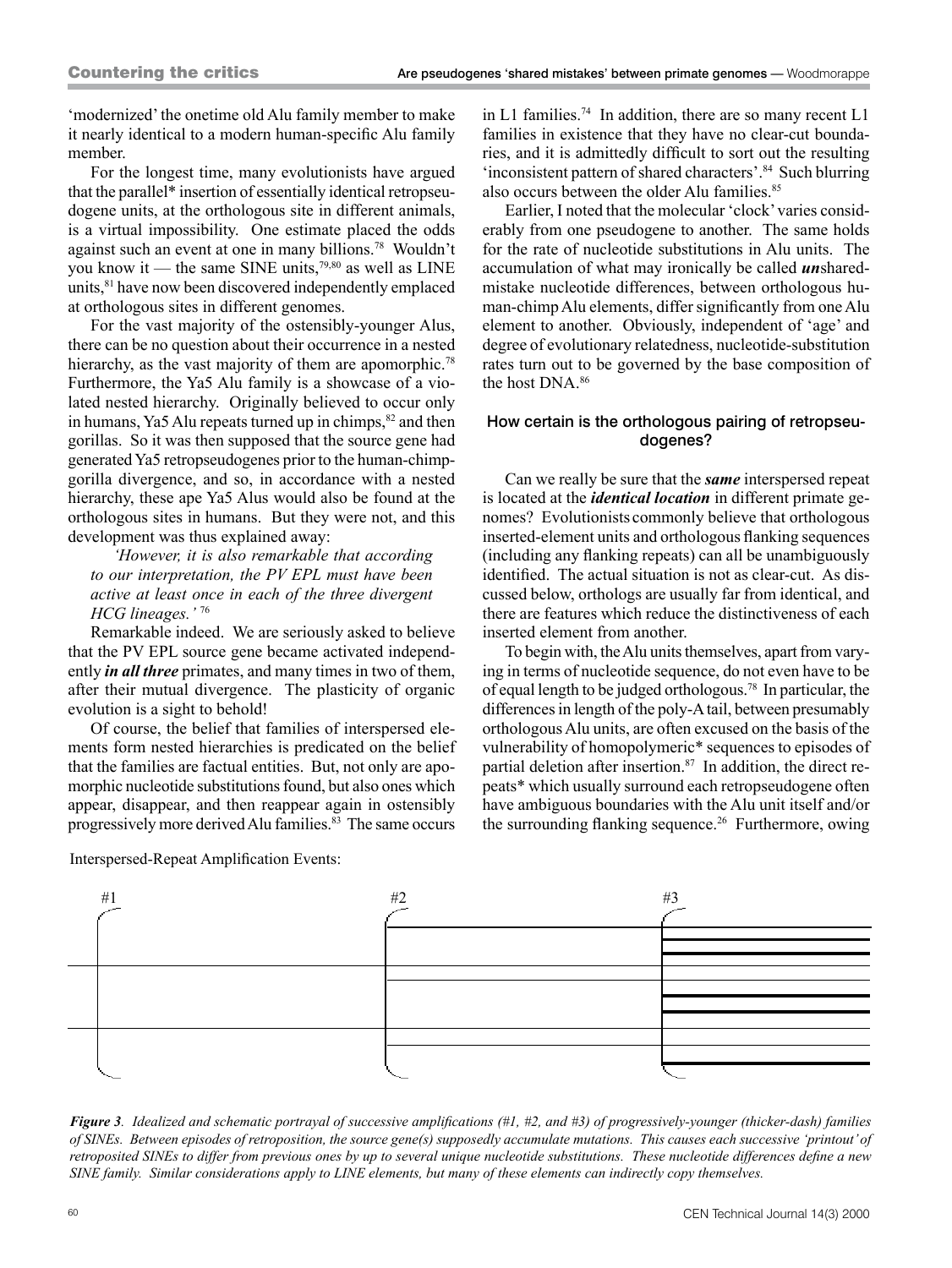to the prevalence of  $(A+T)$  upstream of Alu insertions,<sup>88</sup> the direct repeats are also (A+T)-rich, thereby reducing their capability of differing from their counterparts in unrelated pseudogenes. This further diminishes the distinctiveness of suspected orthologous pairings.

Now consider flanking sequences. The earlier discussed fact that there is always some uncertainty in aligning of sequences<sup>18</sup> implies that there must always be an element of doubt if ostensibly orthologous retropseudogenes are really located in *exactly the same position* in two or more genomes. In fact, it is acknowledged that the exact positions of many retroposed elements are uncertain or erroneous.<sup>89</sup> Although primers can recognize presumably orthologous retropseudogene sequences whose flanking regions differ by as much as  $25-30\%$ ,<sup>90</sup> there are no absolute rules for the minimum degree of similarity required to justify such orthologous pairings.<sup>89</sup> There are even published instances<sup>91</sup> of orthologous pairings of LINE elements being accepted by several teams of investigators and then, upon re-investigation, relocated hundreds of bases apart. Orthologous Alus, with dissimilarities in flanking sequences approaching 30 %, are not limited to distantly-related primates, but are known to occur even in human-chimp comparisons, with the flanking repeats additionally differing in both base composition and overall length.<sup>87</sup> In severe cases, the flanking regions of prospective orthologs are so dissimilar to each other that the orthologous pairing itself is doubtful.<sup>58</sup>

An unavoidable fudge factor is created by matching inexact sequences. There are even instances where the nucleotide differences in the presumed-orthologous flanking sequences actually form phylogenetically discordant groupings:

*'Thus, there is a C and an A shared by the gorilla and orangutan; a G shared by the baboon and rhesus; a C shared by the gorilla and pygmy chimpanzee; and a T shared by the orangutan and baboon. These examples of shared characters are discordant. The orangutan cannot have a recent common ancestry with the gorilla and with the baboon. The shared nucleotides can be interpreted as having arisen independently in two lineages. This raises the question of how many of such "shared nucleotides", that have been used to support common ancestry, have actually arisen independently in two lineages (emphasis added)*?*'*<sup>71</sup>

The flanking sequences which surround paralogous and orthologous retropseudogenes, already imprecisely similar to each other, are evidently not free to differ from each other in an unconstrained manner. An examination of three paralogous AS pseudogenes, each of which is compared to its orthologous pseudogene in different primates, indicates that flanking sequences vary from each other in a very nonrandom pattern of nucleotide substitutions that recur *in parallel*. 92 This raises further doubts about the diagnostic uniqueness, in terms of nucleotide sequence, of each flanking sequence in the genome, as well as the

belief that each such sequence is so unique that it (and its contained retropseudogene) can only be explained by shared evolutionary ancestry.

#### IV. Do orthologous pseudogenes have coincidental alterations?

To begin with, most pseudogenes contain multiple, nonunique alterations relative to their coding paralogs, making it often difficult to declare which one ostensibly inactivated the original gene.<sup>93</sup> Moreover, orthologous primate pseudogenes can have different 'inactivating mutations'.63 The fact that some orthologous human-chimp pseudogenes contain the same stop codon\*6 appears impressive until one realizes that this is often not the case. For instance, a gorilla-specific *CYP21* pseudogene has a stop codon while its indisputably-functional chimp ortholog does not and its human pseudogene ortholog does — but at a different location in the sequence.94 The *CD8B1* gene provides another example of a gorilla-only stop codon.<sup>95</sup> Elsewhere, a human OR pseudogene has a stop codon while its orthologous chimp pseudogene does not.96 And, when coincidental stop codons do occur, this is hardly compelling evidence for 'shared mistakes' in view of evidence for parallel nucleotide substitutions and parallel deletions (discussed later). The latter is relevant to frameshift-generated stop codons. Finally, we would expect coincidental stop codons because there are only three possibilities, and even these do not occur at subequal frequencies in pseudogenes.<sup>97</sup>

Nucleotide substitutions in pseudogenes, far from qualifying as 'shared mistakes within the shared mistakes (pseudogenes)', often contradict evolutionary schemes. The Alpha-1,3-GT pseudogene, for instance, includes a nucleotide substitution at position 726 which is uniquely shared by cows, squirrel monkeys, and gorillas.<sup>98</sup> In the alpha-1,2-fucosyltransferase pseudogene, $99$  at position 258, the human and orang uniquely share a C, while chimp and gorilla uniquely share T. The rat and chimp uniquely share C at position 55 in the GLO pseudogene.<sup>100</sup> Many nucleotide substitutions in the long Eta-globin pseudogene are either apomorphic or phylogenetically discordant.<sup>101</sup> Orthologous Alu units of even closely related primates (e.g. humans and chimps) frequently exhibit considerable variance in nucleotide positions.<sup>87</sup>

Indels don't fare much better, evolutionarily speaking. One can examine the 25,689 bases of the primate Beta-globin cluster (of which nearly half is the Eta-globin pseudogene) and quickly see that the vast majority of indels in the entire sequence are apomorphies. Furthermore, there are so many indels in the whole nearly-26 kb sequence [tabulated elsewhere<sup>22</sup>] that large 'holes' (Fig. 4) exist in the claimed sequence alignment of primates' DNA. Still other indels are phylogenetically discordant. Although these include individual repetitive nucleotides, this fact must be put in perspective: *some* form of repetition is prevalent throughout even coding sequences.<sup>102</sup>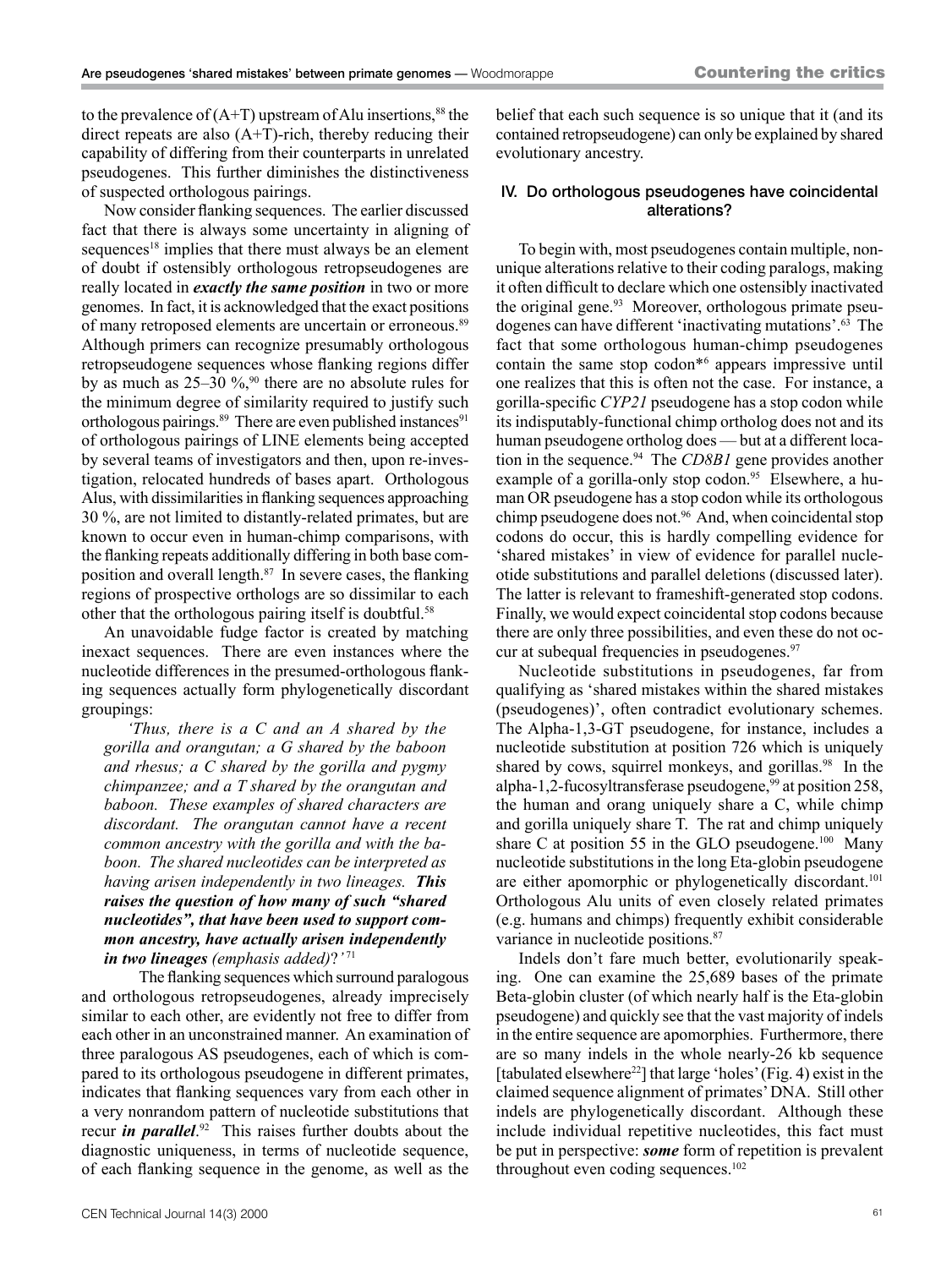

*Figure 4. Schematic portrayal of non-corresponding (black) data observed when nucleotide positions (columns) of orthologous pseudogenes (rows) are aligned. Indels cause the misalignments.*

Elsewhere, a *CYP* chimp pseudogene has an 8 bp deletion not shared with its orang-utan, gorilla, or human orthologous pseudogenes.94 A *TPI* chimp pseudogene has a long insertion<sup>\*</sup> not found in its human orthologous pseudogene,103 while a DRB6 chimp pseudogene contains two insertions not shared with its human orthologous pseudogene.104 Not to be outdone, the gorilla *ADPRTP1* pseudogene has a 30 bp duplicated region absent from its human orthologous pseudogene.<sup>105</sup> In another instance, we observe a unique 6-base deletion/substitution sequence in the SHMT pseudogene undergoing a phylogenetic somersault: it is absent in the (ancestral) New World monkeys, present in the (more derived) Old World monkeys, and then is absent once again in the (most highly derived) apes and humans.106

Whether or not they occur only in pseudogenes, numerous molecular 'shared events' (mistakes or not), once considered virtually foolproof 'perfect markers' of evolutionary relatedness, have fallen victim to contrary evidence:

*'Nonetheless, almost every new molecular approach to phylogenetic inference has been ballyhooed as capable of "revolutionizing" the field …. Similar claims have been made for other kinds of data in the past. For instance, DNA-DNA hybridization data were once purported to be immune from convergence, but many sources of convergence have been discovered for this technique. Structural rearrangements of genomes were thought to be such complex events that convergence was highly unlikely, but now several examples of convergence in genome rearrangements have been discovered. Even simple insertions and deletions within coding regions have been considered to be unlikely to be homoplastic, but numerous examples of convergence and parallelism of these events are now known. Although individual nucleotides and amino acids are widely acknowledged to exhibit homoplasy, some authors have suggested that widespread simultaneous convergence in many nucleotides is virtually impossible. Nonetheless, examples of such convergence have been demonstrated in experimental evolution studies.'* <sup>58</sup>

Of course, evolutionists still have faith (*sic*) in most if not all of these molecular markers. But they can hardly maintain any longer that common evolutionary descent is *required* to explain such things as 'shared mistakes'.

## V. Pseudogene-based phylogenies in the light of other evidence

It has been asserted<sup>6</sup> that evolutionary trees constructed on the basis of DNA similarities 'agree remarkably well with the evolutionary trees derived earlier from anatomic similarities'. This statement is egregiously untrue. If anything, primate phylogenies are in a mess as a result of major contradictions between molecular and morphological data.57,107,108 Consider some recent craniodental data, which is very robust, statistically speaking. In a virtual mockery of pseudogene-based phylogenies (Fig. 2, Table 2), humans branch off *first*, followed by chimps, and finally a gorilla-orang clade\*.108 (Gibbon was not considered in this study).

Pseudogene-derived phylogenies are not even consistent with each other (Table 2). A common rationalization<sup>6</sup> would have us believe that any difficulties in resolving the human-chimp-gorilla trichotomy have no impact on the validity of evolutionary theory itself. But consider the original prediction:

*'High expectations were placed on molecular methods, when these were first introduced, as to their power to resolve the trichotomy problem.'* <sup>107</sup>

It is transparent special pleading to exalt molecular methods when they are predicted to support evolutionary notions, and then turn around and say that they are no threat to evolutionary theory when they fail! And, regardless of any *post hoc* rationalization invoked by the evolutionist to try to discredit it, the *prima facie* evidence (Table 2) refutes the claim that pseudogenes qualify as unambiguous shared mistakes among primates.

Of course, such inconsistencies are not limited to the H-C-G trichotomy. Barriel<sup>109</sup> recently compared the previously-discussed Beta-globin data<sup>101</sup> with 75 morphological elements, from another study, in order to construct a general primate phylogeny. The two data sets were found to conflict with each other, and so were 'reconciled' by being pooled together. The morphological data alone had placed the orang-utan as the sister group of the *Homo/Pan/Gorilla* clade (as in Fig. 2), but the pooled data displaced orang with the gibbon. In another study,<sup>110</sup> Alu sequences were cited in support of the tarsier as the sister group of the anthropoid apes (and man), but this was acknowledged to contradict other phylogenies which place tarsiers elsewhere in the primate evolutionary tree. Overall, primate phylogenies constructed on the basis of retropseudogenes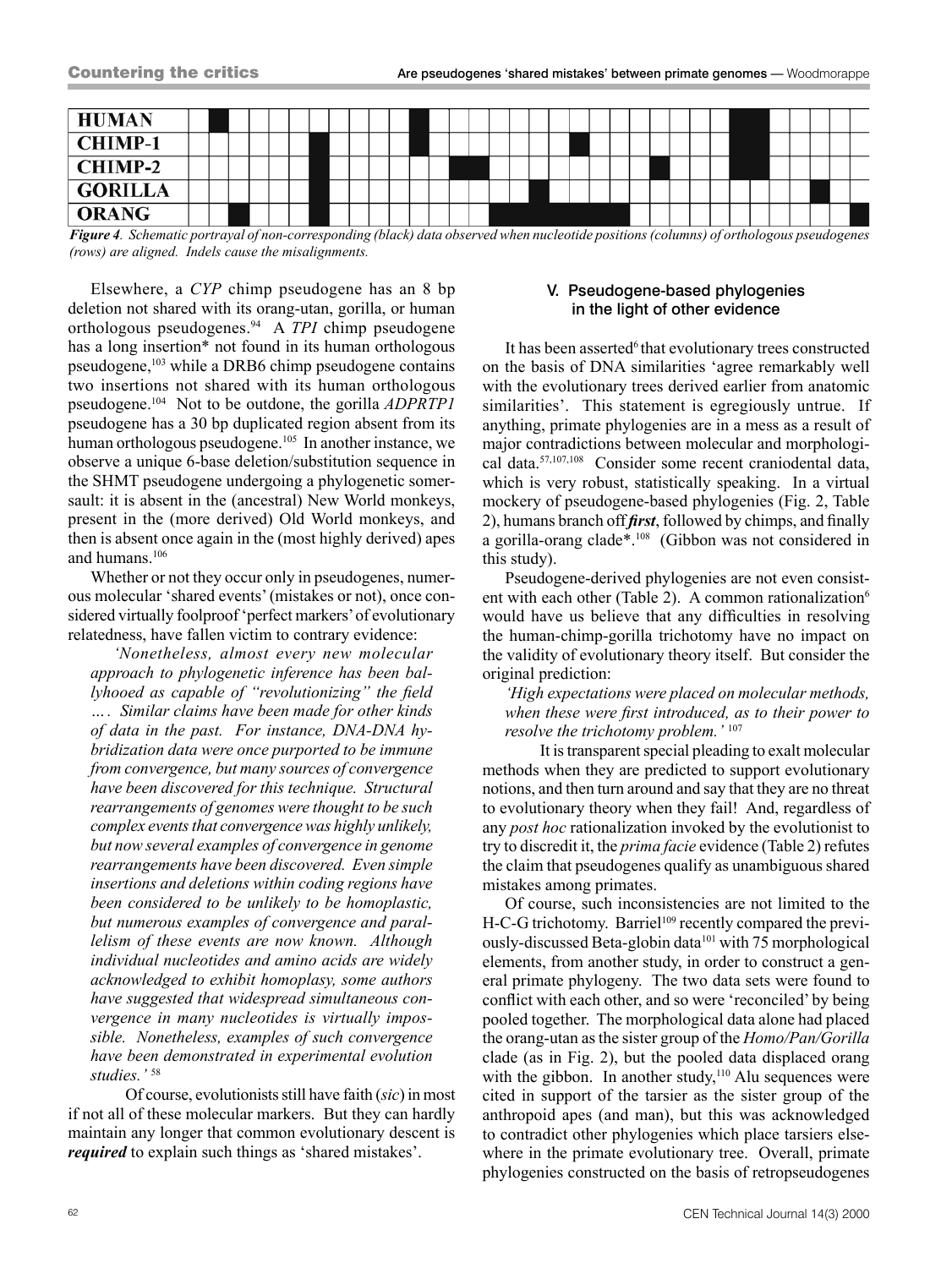are not even confirmed by those based on other retroposons, the latter of which exhibit considerable phylogenetic conflicts among just themselves.<sup>111</sup>

Phylogenies based on 'shared mistakes' are not, of course, limited to primates, and the origin of whales has received much attention.6 Yet there are widely divergent phylogenetic inferences based on different lines of evidence.112 As usual, much evidence contradicting evolutionary relatedness is disregarded

by the standard attribution to convergence. *Apropos* to the unconventional hippo-cetacean clade controversy, we are now in the proverbial situation of an irresistable force (pro: SINEs) encountering an immovable object (con: very strong skeletal evidence<sup>113</sup>). While some evolutionists insist that a favoured line of evidence trumps any dissenting evidence, other evolutionists warn against making such an assumption.<sup>114</sup>

All of the myriad problems with 'convergent' evolution, both molecular and morphological, are much too pervasive to be wished away as unimportant. If organic evolution is science, in the Popperian sense, and therefore subject to potential falsification, evolutionists must eventually acknowledge the fact that the overall profusion of divergent and contradictory phylogenies, pertaining to all forms of life, falsify macroevolution *itself*.

#### VI. Shared 'mistakes' without plagiarism or common ancestry

#### *How written 'plagiarized' errors can arise without plagiarism*

Phylogenetically-shared pseudogenes, as 'shared mistakes', have been compared to plagiarized written errors.<sup>6</sup> A defendant was convicted of plagiarism by a court which recognized that, whereas similarity in books' contents is to be expected from independently-acting authors writing about the identical topic, the same cannot be said about exact written errors. But this, of course, assumes the essential random nature of such errors, with concomitant extreme improbability of independent duplication. The court in question would have seen things differently had the 'duplicated' errors actually been only *partly* coincident from one book to another, especially if it was discovered that similar writing errors *could* arise independently after all.<sup>115</sup> I will show that both considerations are very much applicable to pseudogenes.

#### *Factors in the parallel deployment of pseudogenes*

Figure 5 illustrates a retropseudogene insertion in its genomic context. In contrast to the assertion that processed pseudogenes are inserted at random locations into  $DNA<sub>6</sub>$  Miyamoto<sup>116</sup> concludes that the tacit belief in the

*Table 2. The ambiguous sharing of "shared mistakes". From Satta et al. (2000)*

| Autosomal Pseudogene Sequence: | Phylogeny:   |  |                |  |  |  |
|--------------------------------|--------------|--|----------------|--|--|--|
| Eta-globin<br>Chimp)Gorilla    |              |  | $(H$ uman-     |  |  |  |
| UО                             |              |  | $(C h i m p -$ |  |  |  |
| Gorilla)Human                  | Alpha-1,2 FT |  |                |  |  |  |
| (Chimp-Gorilla)Human           | Alpha-1,3 GT |  |                |  |  |  |

randomness of SINE insertion into the genome is 'the least convincing assumption' related to their role as phylogenetic markers. He cites evidences which show that specific target-site selection by retroelements is common. Let us develop this further, examining progressively finer levels of nonrandomness.

To begin with, lengthy Alu-barren intervals of host DNA are much more common than can be accounted for by a model which assumes constant probability of Alu insertion.<sup>117</sup> It is hardly surprising that the density of Alu repeats, per kb of host DNA, varies widely according to location in the genome.<sup>118</sup> Furthermore, Alu units often occur in clusters,<sup>119</sup> even to the point of aggregating at almost the same orthologous position in different animals.<sup>120</sup> They are often found inserted, at the same spot, into each other.121,122 Evidence that the same site in the same primate is invaded repeatedly by Alus recognizably indicates that these are hotspots for Alu insertion, $122$  and the same holds for L1 insertions.<sup>123</sup>

The vast majority of Alus are located in the richest 40 % (in terms of G+C) host DNA,<sup>124</sup> and a disproportionate share of these insertions occur into 40–46 % G+C host  $DNA$ <sup>125</sup> Both the tail and target regions are strongly enriched in A.126 There exists an astonishing positive correlation between (G+C) and CG-dimer\* levels in Alus, or CG-dimer islands, and the  $(G+C)$  levels in the host DNA.<sup>127</sup>

The polynucleotide sequences located upstream some 10–20 sites from inserted Alu repeats and other retropseudogenes, are strongly biased towards certain hexamers\*,<sup>128</sup> and the same holds for L1 elements.<sup>129</sup> Out of the 1024  $(4^5)$ possible patterns of pentanucleotides\* observed upstream from Alu repeats, only three of these are by far the most frequent.<sup>130</sup> These, and successive, observations are recognized as evidence suggesting,<sup>131</sup> and even indicating,<sup>132</sup> *site-specific insertions* for retropseudogenes.

There exists a higher level of nonrandomness, one that is largely independent of, and therefore superimposed upon, the departures from randomness discussed thus far. Alu units are found concentrated in mitotic hotspots, early-replicating chromosomal bands, and other genomic locations.<sup>133</sup> Moreover, the insertion of both LINEs and SINEs are believed to be strongly governed by the timing of chromosomal events.134 Locally, SINEs are believed to insert into existing breaks in the host DNA.135 Finally, experimental evidence<sup>136,137</sup> demonstrates that there are very specific cleavage hotspots, for retropseudogene in-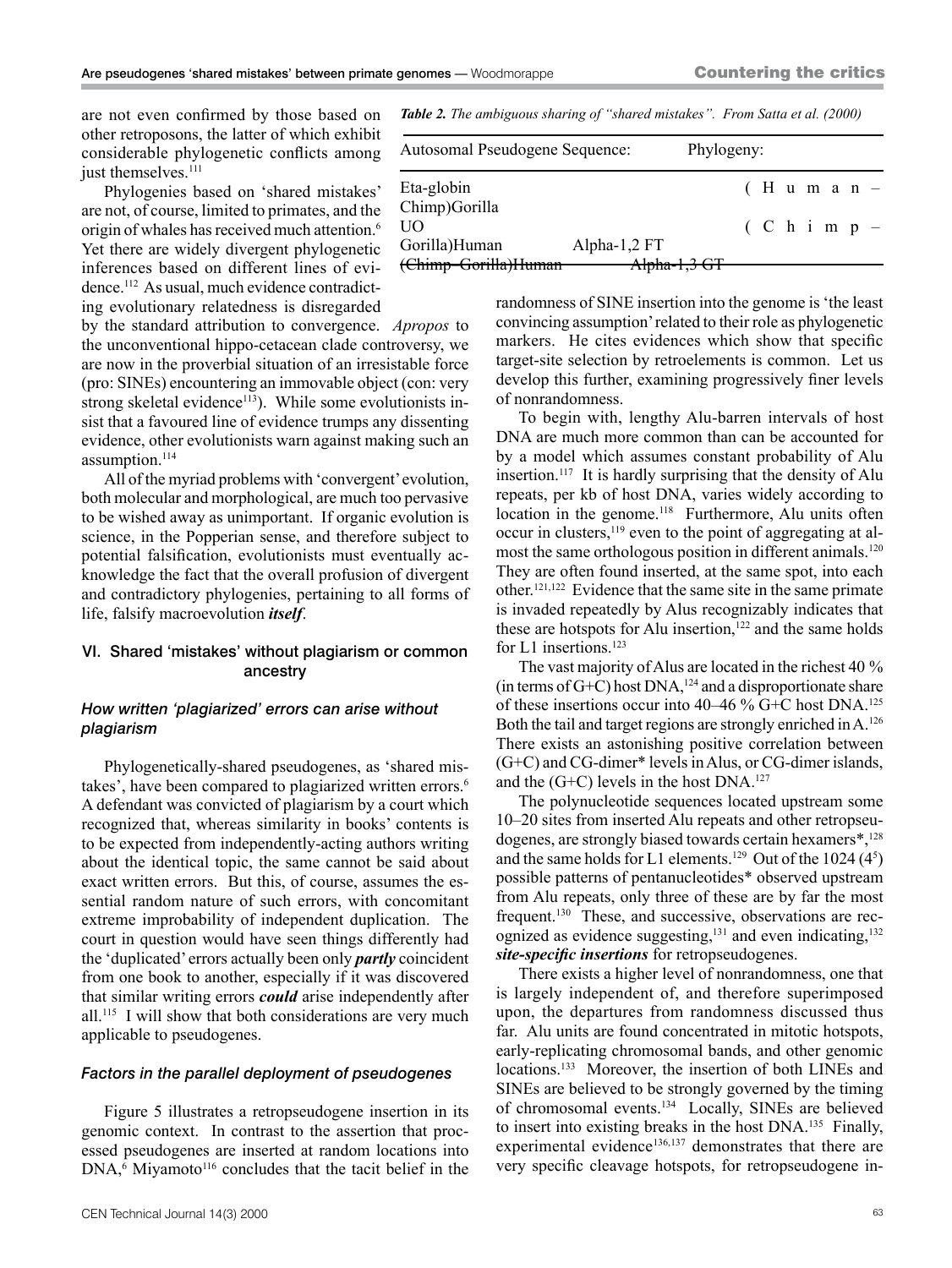

*Figure 5. Two orthologous loci are illustrated: One (top) lacks a retropseudogene, and the second (bottom) contains it (gray). Direct repeats are shown in italics. These, and the flanking sequence, are shown identical for purposes of clarity. Such is hardly ever the case.*

sertion, in bent or coiled DNA. All of these observations indicate that the widespread independent acquisition of interspersed elements (including retropseudogenes) is a workable proposition.

Can retropseudogenes be directly acquired by one individual organism from another? Some<sup>6</sup> try to belittle the fact of horizontally-transmitted\* genetic information as much as possible. But the list of known or strongly-suspected instances<sup>27</sup> is now too large to be swept under the rug. Newer examples include the surprising discovery of SINE elements shared by distantly-related salmonid species,<sup>138</sup> as well as between such evolutionarily-distant creatures as rodents and squids.15 There are also horizontally-shared LINE elements between vertebrate classes.<sup>139</sup>

## *Independently-originating variations within pseudogenes*

It is not difficult to envision parallel occurrences of 'shared mistakes' because, as we have seen, coincidences between orthologous pseudogenes of different primates are, as a whole, very inexact. Also, as shown below, the similarities between indisputably unrelated pseudogenes is astonishing, and this indicates that only a limited number of degrees of freedom exist by which any given pseudogene can potentially differ from its paralogous gene, paralogous pseudogene(s), and/or orthologous pseudogene(s).

Consider some additional constraints: the DNA 'alphabet' consists of only 4 letters (bases), and the abundances of each nucleotide usually differ significantly from 25  $\%$ ,<sup>140</sup>, regardless of the etiology of the DNA sequence. Most pseudogenes, in comparison with their coding paralogs, are enriched in the following order:  $A > T > G > C.51$  The same holds for Eta-globin pseudogene orthologs that are 'progressively older' insofar as they are shared by progressively more kinds of primates.<sup>141</sup> Likewise, the inferred 'mutational decay' of AS pseudogenes shows a striking parallel pattern of nucleotide substitutions in different paralogous AS pseudogenes.<sup>92</sup>

Overall, transitional\* nucleotide substitutions occur

nearly twice as often as predicted by chance in pseudogenes.142 And, if there is a single base which differs from a consensus of 4 other orthologs, this nonconforming base is very likely to be a transition instead of a transversion\*.<sup>143</sup> Nor are the bases serially independent. For instance, if its right-side neighbour is G, the nucleotide C is particularly prone to vary, from pseudogene to pseudogene, as a transition.<sup>97</sup> Nucleotide triplets also occur at strongly nonrandom frequencies.<sup>51</sup>

As with the example of lightning proved to strike twice, once it is shown that pseudogene alterations can happen independently but coincidentally, 'shared mistakes' no longer compel shared evolutionary ancestry. Evolutionists try to get around this by now arguing that genuine synapomorphies\* invariably outnumber convergent ones. In most instances, this is a theory-driven assumption, because:

*'One can never tell whether two taxa share a nucleotide state by descent (homology) or chance (analogy).'* <sup>71</sup>

More important, the common supposition that convergent molecular events occur too sporadically or disjointedly to account for the parallel deployment of 'shared events' (mistakes or not), in different organisms, is decisively contradicted by recent experimental evidence. Independent nucleotide substitutions<sup>144</sup> and indels<sup>145,146</sup> can occur in a sufficiently *concerted* manner to completely obscure accepted ancestor-descendant relationships.

The following is a rigorous example of evolutionists attempting to screen out the effects of convergence. This study<sup>101</sup> involved an examination of the 17.2 kb sequence of the Eta-globin pseudogene that is shared by humans, chimps, and gorillas. Among nucleotide substitutions, 12 parallel transitions and 7 transversions unique to human and chimps were found, compared to only 3 total substitutions exclusively shared by humans and distantly-related monkeys. Assuming a random distribution of substitutions, statistical analysis indicated that, at most, 7 of the 12, and 1 of the 7, of the said human-chimp synapomorphies could have arisen fortuitously. But such results do not compel an evolutionary origin because: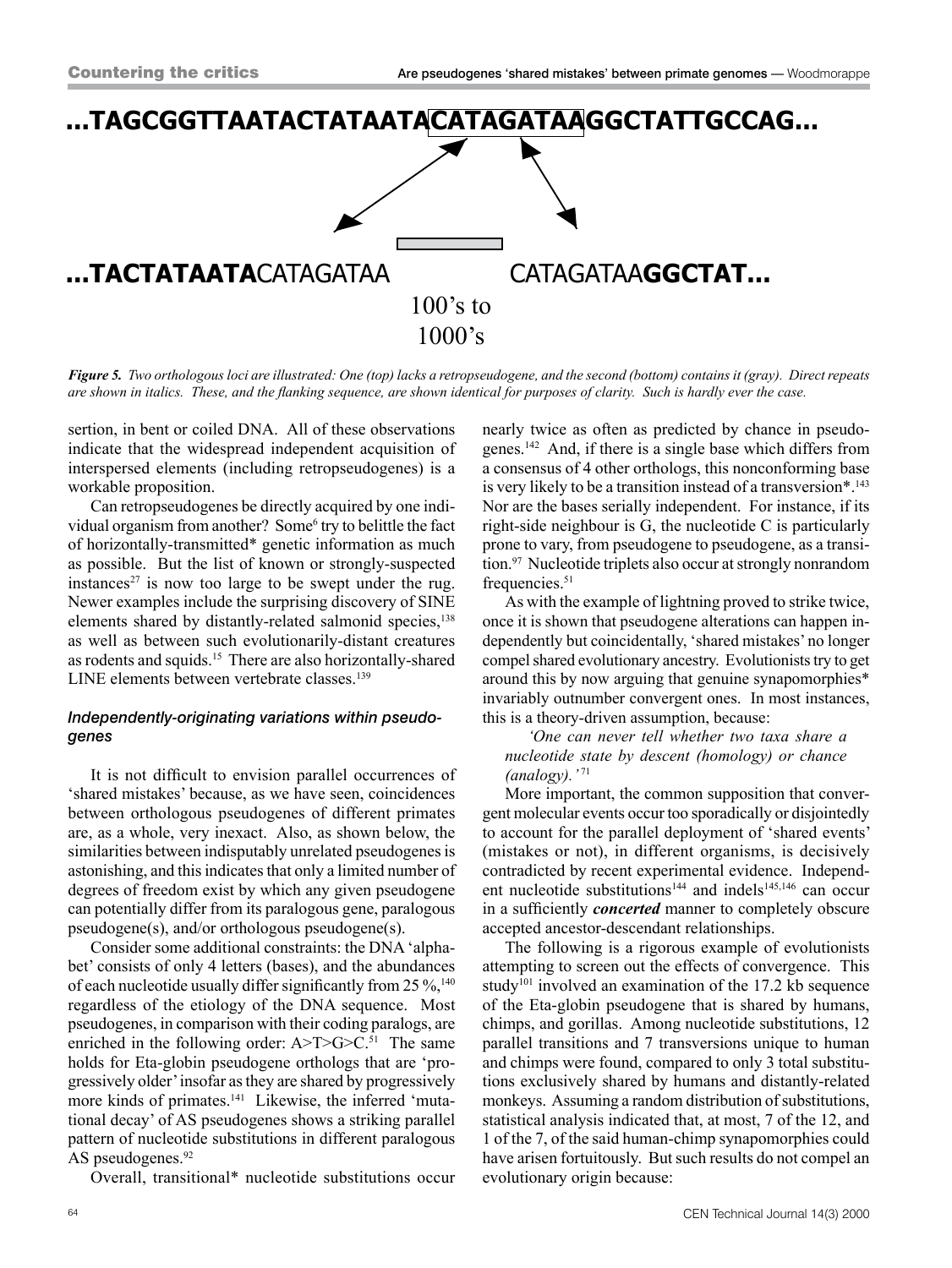*'Naturally, these apparent synapomorphies could still have arisen separately under nonrandom conditions (e.g. if there were selective pressure in two species to preserve the same change, or a propensity of a nucleotide at a particular position to mutation in a particular direction). The simplest explanation, however, is that these changes are actual synapomorphies.'* <sup>20</sup>

Now evolution of humans and chimps from a common ancestor has never been observed; nonrandom base substitutions and conserved orthologous base positions have manifested themselves countless times (and examples of both are reported in this work). So which explanation is simpler? Furthermore, it would take only a very weak common biasing effect (that is, a tiny deviation from randomness), imposed over such a long sequence (17.2 kb) to, at minimum, make up the difference between 7 and 12, and between 1 and 7.

Consider some constraints on pseudogene variance imposed by indels. From pooled data comprising 78 pseudogenes, it is evident that deletions are much more common than insertions. The size distribution of indels is strongly skewed, with over 50 % of them only one base in length, and relatively few longer than five bases.<sup>8,92</sup> The DNA content deleted from pseudogenes is itself nonrandom, consisting preferentially of repeated elements within short simple tandem arrays.<sup>147</sup>

Finally, with so many divergent and contradictory phylogenies in existence, *at least one* of them is bound to fortuitously coincide with the broad outlines of pseudogene deployment, and alteration, among primates. Consider also the following:

*' …the circularity of using inferred phylogenies to infer properties of molecular evolution that themselves influenced the reconstruction.'*<sup>144</sup>

#### *Alu units and their constrained differences*

The repeated independent insertion of seemingly orthologous SINE units is facilitated by the (previously noted) fact that each SINE unit can potentially differ by only a very limited degree from another such unit. Were each Alu unit very different from another such unit, the chance of coincidental similarity in different primates, without common evolutionary descent, would be extremely small. Instead, Alus display an average global similarity of 70 % to each other,<sup>148</sup> and this rises to 81–98 % within each Alu family's respective consensus sequence.<sup>149</sup>

A 'census' of up-to 290 base positions<sup>150</sup> shows that insertions within Alus are very nonrandom in terms of both the insertion's position and length. As for nucleotide substitutions, hardly any of the 290 positions display less than a 70 % preference for a particular base, with most of the remaining ≤30 % dominated by one 'second choice'. In fact, 195 positions are called CONSBI (conserved before insertion) because fewer than 14 % of all Alus deviate from the preferred nucleotide at these positions.<sup>151</sup> About half

of the remaining sites (23 pairs, 46 total) consist of CG doublet hotspots which are prone to mutate frequently and (phylogenetically) unpredictably from one Alu element to another.83 For this reason, many investigators disregard these in phylogenetic analyses.

Such exclusion of nucleotides, however, only raises questions about both the paralogous and orthologous (phylogenetic) significance of the remaining ones. How do we know that the other so-called informative nucleotide substitutions are not *also* hotspots (albeit less extreme ones)? Nucleotide substitutions would then occur independently in primates in an apparently hierarchical manner, thus creating both the 'Alu families' and Alu-based phylogenies, but without making the hotspot locations as obvious. The earlier-discussed evidences for *concerted* parallel genomic alterations make the foregoing consideration all the more plausible. Moreover, there is evidence<sup>152</sup> that nucleotide substitutions in the L1 during replication are nonrandom.

#### VII. Testing evolutionary claims

The factors governing pseudogene deployment and alteration, from primate to primate, are highly nonrandom. Consequently, assertions about the impossibility of independent shared 'mistakes'<sup>6</sup> are incorrect (Fig. 6). The only way that this conclusion could be contradicted would be through the performance of very detailed statistical tests which would examine all of the relevant factors.

A valid statistical test of retrospseudogenes must, at a minimum, take into account the following:

- 1) The fundamental overall nonrandomness (i.e. 50 % random similarity in bases<sup>51</sup>) of the DNA molecule itself.
- 2) The ubiquitous presence of indels and resulting subjectivity in the alignment of units.
- 3) The liberties created by the after-the-fact invocation of missing loci.
- 4) The several different levels of nonrandomness pertaining to the insertion points themselves in the genome.
- 5) The large number of 'trials' (for independent 'orthologous' insertions) created by the vast number of known SINE units.
- 6) The fudge factor created by tolerating varying and often considerable amounts of sequence differences in the flanking sequences (and flanking repeats) when accepting them as orthologous.
- 7) The limited degree by which one SINE unit can differ from another,
- 8) The nonrandomness of nucleotide substitutions, indels, etc., in the retropseudogene unit itself.

Considerations 1–3, and 7–8, must likewise be tested in a manner that is relevant to classical pseudogenes.

Until such tests are performed, and rigorously substantiate the premise that classical pseudogenes cannot possibly originate from the independent disabling of orthologous genes in different organisms, and that retropseudogenes cannot be inserted independently in the same correspond-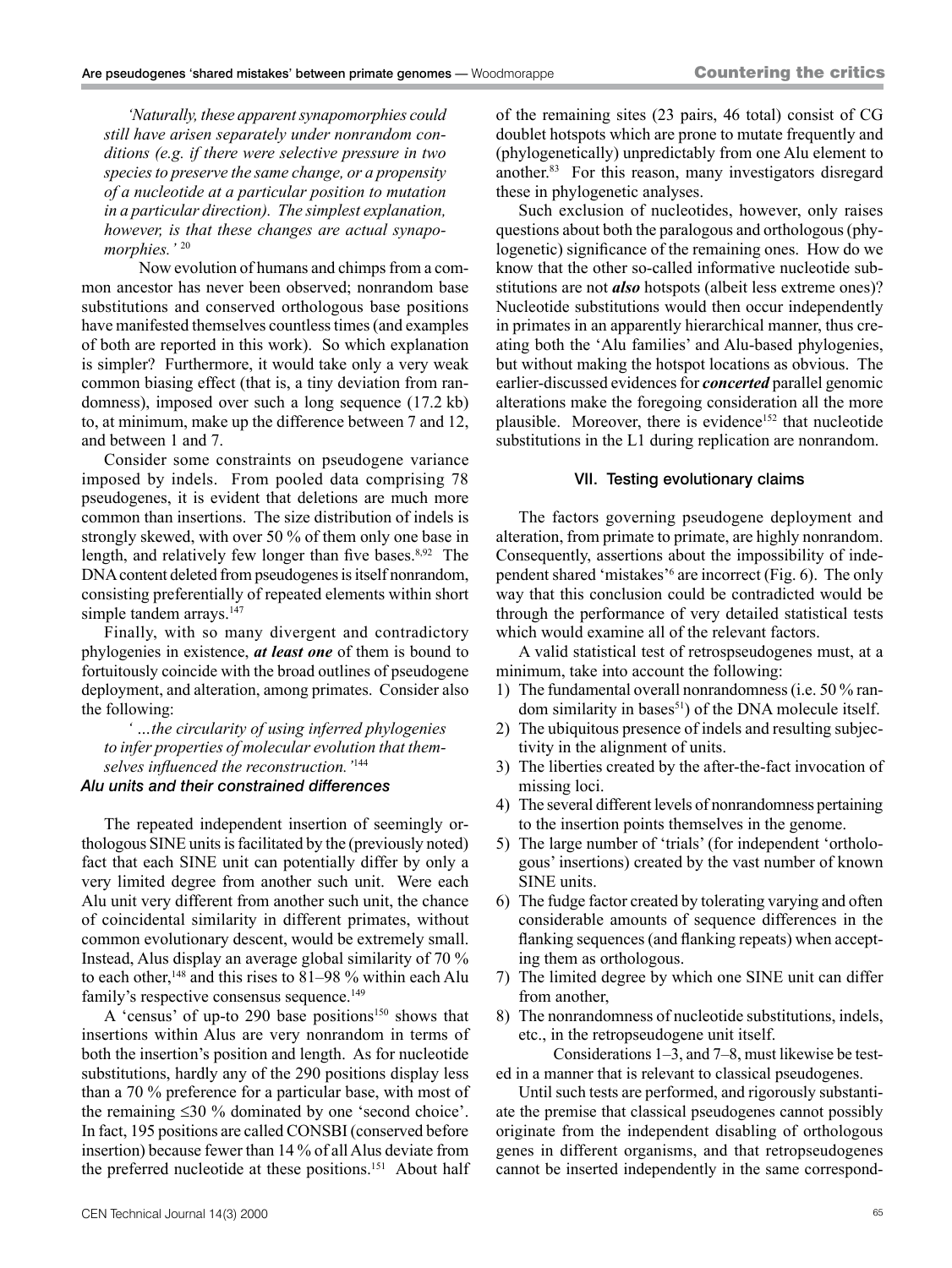

*Figure 6. Schematic portrayal of the parallel acquisition of (inexact) 'shared mistakes', rendering a common evolutionary ancestry unnecessary.*

ing locations in different primates, evolutionistic arguments about shared 'mistakes'<sup>6</sup> should not be given credence.

Not enough is yet known about eukaryotic genomes to construct a comprehensive creationist model of pseudogenes. Nevertheless, the belief that *'pseudogenes are unequivocal*  support for evolution<sup>'6</sup> is invalid. New evidence is constantly being published that weakens or invalidates one or other long-held evolutionistic beliefs about pseudogenes. Now, more than ever, it is an exciting time to be a creationist scientist.

## Acknowledgements

I thank the following individuals for advice and review: Dr Paul Nelson, Dr Jerry Bergman, Dr David DeWitt, and Dr Michael Brown.

#### **Glossary**

**Alu —** A category of well-known **SINE**s.

- **Antisense RNA** RNA which copies the DNA from the reverse direction.
- **Apomorphy** A trait which is unique to the organism in question. It is not shared with either 'less derived' or 'more derived' organisms.
- **Base** Denoting the 4 biochemicals (A Adenine, G Guanine,  $C - C$ ytosine,  $T - T$ hymine ( $U - U$ racil in RNA)), that are part of a *nucleotide*. The information to code for proteins can be stored in sequences of bases.

**bp**—Abbreviation for base-pair

- **Clade** A branching-off point of an organism or closelyrelated set of organisms relative to presumably-ancestral organisms.
- **Convergence** The acquisition, by organisms, of shared

traits independently (without having inherited them from a shared evolutionary ancestor).

- **Deletion** The removal of a segment of the DNA sequence followed by reconnection of the free ends of the molecular 'chain'. Compare **Insertion**.
- **Dimer** An association of two **Base**s.
- **Direct Repeats** That part of the **Flanking Sequence** which is duplicated prior to the insertion of the retropseudogene. See Fig. 5. The direct repeats are illustrated in italics.
- **Eukaryotes** Organisms which have an organized cell nucleus. All living things, except bacteria and archarbacteria, are eukaryotes.
- **Flanking Sequence** That part of the DNA 'chain' which immediately precedes, and immediately comes after, a retropseudogene. See Fig. 5.
- Gene Conversion The process whereby one gene is used as a template to 'overprint' another. The latter thereby is forced to resemble the former.
- **Hexamer** A string of six **Base**s.
- **Homoplasy Convergence** and **Parallelism**.
- **Homopolymer** A chain of identical bases: AAAAA…, CCCCC…, GGGGG…, or TTTTT….
- **Horizontal Transmission** The direct transmission of genetic information from one living individual to another.
- **Indel** Acronym for **Insertion** or **Deletion**. See Fig. 4.
- **Insertion** The addition of a new segment of the DNA sequence followed by reconnection of the free ends of the molecular 'chain'. Compare **Deletion**.
- **Intergenic** Occuring on the DNA molecule between genes.
- **Interpersed Repeats** A group of genomic elements which occur in great profusion. Notable interspersed repeats are **LINE**s and **SINE**s.
- **kb** Abbreviation for kilobase; 1000 **Bases**.
- **L1** A group of well-known **LINE**s.
- **LINE** Long interspersed nuclear element. A group of **retropseudogenes** that occur in the hundreds of thousands in the human genome, and which are typically about 7,000 bases long.
- **Locus (Loci)** A specific position on a chromosome.
- **Nested Hierarchy** A series of progressively narrowlydefined subsets which reflect presumably-increasing evolutionary derivation. For example, a member of the vertebrates gave rise to mammals, a member of the mammals gave rise to primates, and a member of the primates gave rise to humans. See Fig. 2 for an 'advanced'-primate nested hierarchy.
- **Nucleotide** A compound of a sugar, phosphate and base—DNA and RNA comprise of nucleotides.
- **Ortholog** Gene and/or pseudogene which is a counterpart to a similar gene and/or pseudogene in another primate. An ortholog is presumed to be a copy of an ancestral gene sequence. Refer to Fig. 1. Compare **Paralog**.
- **Parallelism** The acquisition, by organisms, of shared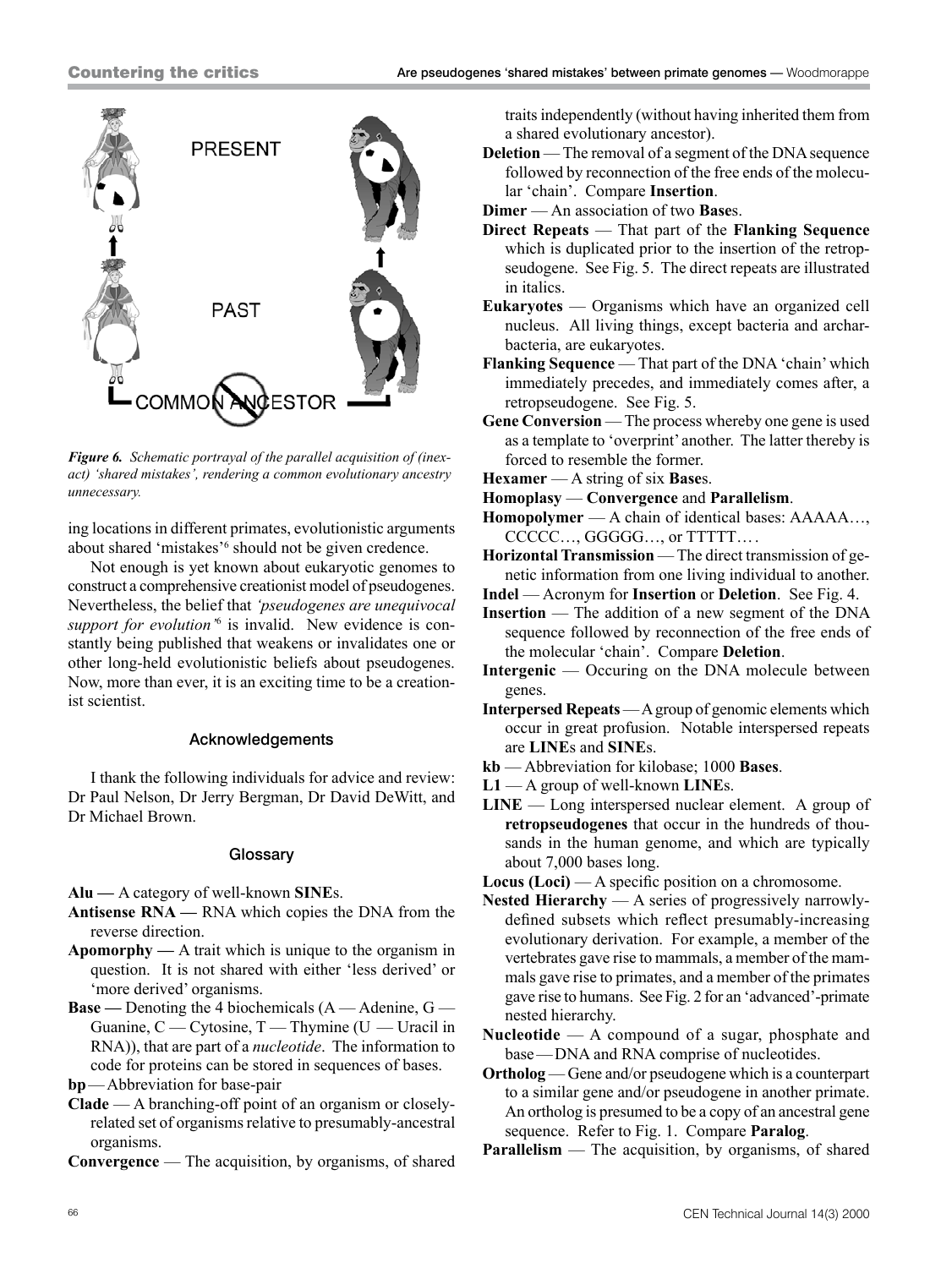traits independently (without having inherited them from a shared evolutionary ancestor). See Fig. 6.

- **Paralog** Copy of the same gene, pseudogene, etc. within the same organism. See Fig. 1. Compare **Ortholog**.
- **Pentanucleotide** A chain of five **Nucleotide**s.
- **Phylogen(-ic, -y)** Related to the construction of an evolutionary 'tree'.
- **Poly-A** Consisting of many adenine bases in succession: AAAAAAAA….
- **Poly-A tail** A sequence of adenine bases at the end of an RNA molecule or a pseudogene.
- **Purine** The **Base**s adenine (A) and guanine (G).
- **Pyrimidine** The **Base**s cytosine (C) and thymine (T).
- **Retro- (-element, -poson, -pseudogene)** A (given structure) created by the reverse transcription (in effect, 'backfiring') of RNA back into the host DNA.
- **SINE** Short interspersed nuclear element. A group of **retropseudogenes** that occur in the hundreds of thousands in the human genome, and each of which is typically about 300 bases long.
- **Stop codon** A triplet of **Nucleotide**s which puts a stop to protein synthesis.
- **Synapomorphy** A trait which is shared by two or more organisms, and which supposedly is the result of a recent common evolutionary ancestor.

**Tail** — see Poly-A tail.

- **Transition** In the DNA molecule, the replacement of one **Purine** by another **Purine**, or the replacement of one **Pyrimidine** by another **Pyrimidine**. Compare **Transversion**.
- **Transversion** In the DNA molecule, the replacement of a **Purine** by a **Pyrimidine**, or vice-versa. Compare **Transition**.

#### **References**

- 1. Zuckerkandl, E. and Hennig, W., Tracking heterochromatin, *Chromosoma* **104**:75, 1995.
- 2. Zuckerkandl, E. *et al.*, Maintenance of function without selection, *J. Molecular Evolution* **29**:504, 1989.
- 3. A pseudogene can be likened to a wheel-less automobile. But, as we shall see, immobility need not imply nonfunction. Throughout this work, I use 'evolspeak' for purposes of clarity. However, I would like to see nonprejudicial language emerge (e.g. genoid instead of pseudogene, nucleotide variance instead of nucleotide substitution or inactivating mutation, etc.).
- 4. Moreira, M.A.M. and Seuanez, H.N., Mitochrondrial pseudogenes and phyletic relationships of *Cebuella* and *Callithrix* (Platyrrhini, Primates), *Primates* **40**(2):353–364, 1999.
- 5. Gibson, C.J., Pseudogenes and origins, *Origins (Loma Linda)* **2**(2):91– 108, 1994. This article is from a scientific creationist viewpoint.
- 6. Max, E.E., *Plagiarized errors and molecular genetics,* http://www.ics. uci.edu/pub/bvickers/origins/molecular-genetics.txt. (Last Update: July 12, 1999). Also http://www.talkorigins.org/faqs/molgen (Last Update: June 6, 2000). For years, Max has argued that pseudogenes, as 'shared mistakes' between primate genomes, constitute unequivocal evidence against special creation and for organic evolution.
- 7. Esnault, C. *et al.*, Human LINE retrotransposons generate processed pseudogenes, *Nature Genetics* **24**:363, 2000. It is currently supposed that master gene(s), rather than retroviruses, reverse-transcribe themselves

into the DNA, thus generating SINEs and LINEs as pseudogenes.

- 8. Gu, X. and Li, W-H., The size distribution of insertions and deletions in human and rodent pseudogenes suggests a logarithmic gap penalty for sequence alignment, *J. Molecular Evolution* **40**:465–469, 1995.
- 9. Thorne, J.L. and Kishino, H., Freeing phylogenies from artifacts of alignment, *Molecular Biology and Evolution* **9**(6):1150–1151, 1992.
- 10. Li, W-H. *et al*., Pseudogenes as a paradigm of neutral evolution, *Nature* **292**:237, 1981. The authors match a mouse gene with its inferred pseudogene paralog, disregarding a 30-nucleotide non-corresponding segment, which is blamed on an insertion.
- 11. Nishikimi *et al.,* Cloning and chromosomal mapping of the human nonfunctional gene for L-gulono-gamma-lactone oxidase, *J. Biological Chemistry* **269**(18):13686, 1994.
- 12. Kondrashov, A.S. and Koonin, E.V., Molecular evolution in the genomic era, *Cell* **101**(2):128–129, 2000.
- 13. Cavalier-Smith, T. and Beaton, M.J., The skeletal function of non-genic nuclear DNA, *Genetica* **106**:3–13, 1999. Of course, no one is invoking Lamarckianism, wherein an organism could somehow communicate with its genome and, in this instance, expel useless DNA on command.
- 14. Farlow, B., Stuff or nonsense? *New Scientist* **166**(2232):38–41, 2000.
- 15. Ohshima, K. *et al.,* Several short interspersed repetitive elements (SINEs) in distant species may have originated from a common ancestral retrovirus, *Proc. Nat. Acad. Sci. USA* **90**:6260–6264, 1993.
- 16. Mager, D.L., Endogenous retroviruses provide the primary polyadenylation signal for two new human genes (HHLA2 and HHLA3), *Genomics* **59**:255, 1999. On the other hand, the statement that many harmful pseudogenes have existed at one time or another, but that all but the most recently-originated harmful ones have been removed from populations by natural selection, is little more than an evolutionary and long-age supposition.
- 17. Mighell, A.J., Vertebrate pseudogenes, *FEBS Letters* **468**:113, 2000.
- 18. Lomax., M.I. *et al.*, Rapid evolution of the human gene for cytochrome C oxidase subunit IV, *Proc. Nat. Acad. Sci. USA* **89**:5269, 1992.
- 19. Minghetti, P.P. and Dugaiczyk, A., The emergence of new DNA repeats and the divergence of primates, *Proc. Nat. Acad. Sci. USA* **90**:1875, 1993.
- 20. Fitch, D.H.A. *et al.*, The spider monkey eta-globin (pseudo) gene and surrounding sequences, *Genomics* **3**:237–250, 1988.
- 21. Ophir, R. and Graur, D., Patterns and rates of indel evolution in processed pseudogenes from humans and murids, *Gene* **205**:199–201, 1997.
- 22. Saitou, N. and Ueda, S., Evolutionary rates of insertion and deletion in noncoding nucleotide sequences of primates, *Molecular Biology and Evolution* **11**(3):504–511, 1994.
- 23. Freytag, S.O. *et al.*, Molecular structures of human argininosuccinate synthetase pseudogenes, *J. Biological Chemistry* **259**:3165, 1984. This disparity is rationalized away by the *ad hoc* suggestion that the parent gene has mutated *after* the pseudogenes had diverged from it. Supposedly, the 19 unique pseudogene nucleotide substitutions reflect the state of the parent gene prior to the divergence.
- 24. One of the authors of this paper will be Dr Paul Nelson, Ph.D. in Philosophy with emphasis on biology, from the University of Chicago. Nelson is active in the intelligent design movement.
- 25. McCarrey, J.R. and Riggs, A.D., Determinator-inhibitor pairs as a mechanism for threshold setting in development: a possible function for pseudogenes, *Proc. Nat. Acad. Sci. USA* **83**:679–683, 1986. Pursuing the earlier analogy of the pseudogene to a wheel-less car, the latter actually has a nontransportation function (its motor/transmission turns a thresher). The authors have informed me that no one has as yet tested their theory.
- 26. Schmid, C.W. and Shen, C-K.J., The evolution of interspersed repetitive DNA sequences in mammals and other vertebrates; in: *Molecular Evolutionary Genetics*, Plenum Press, New York, pp. 332–337, 348–351,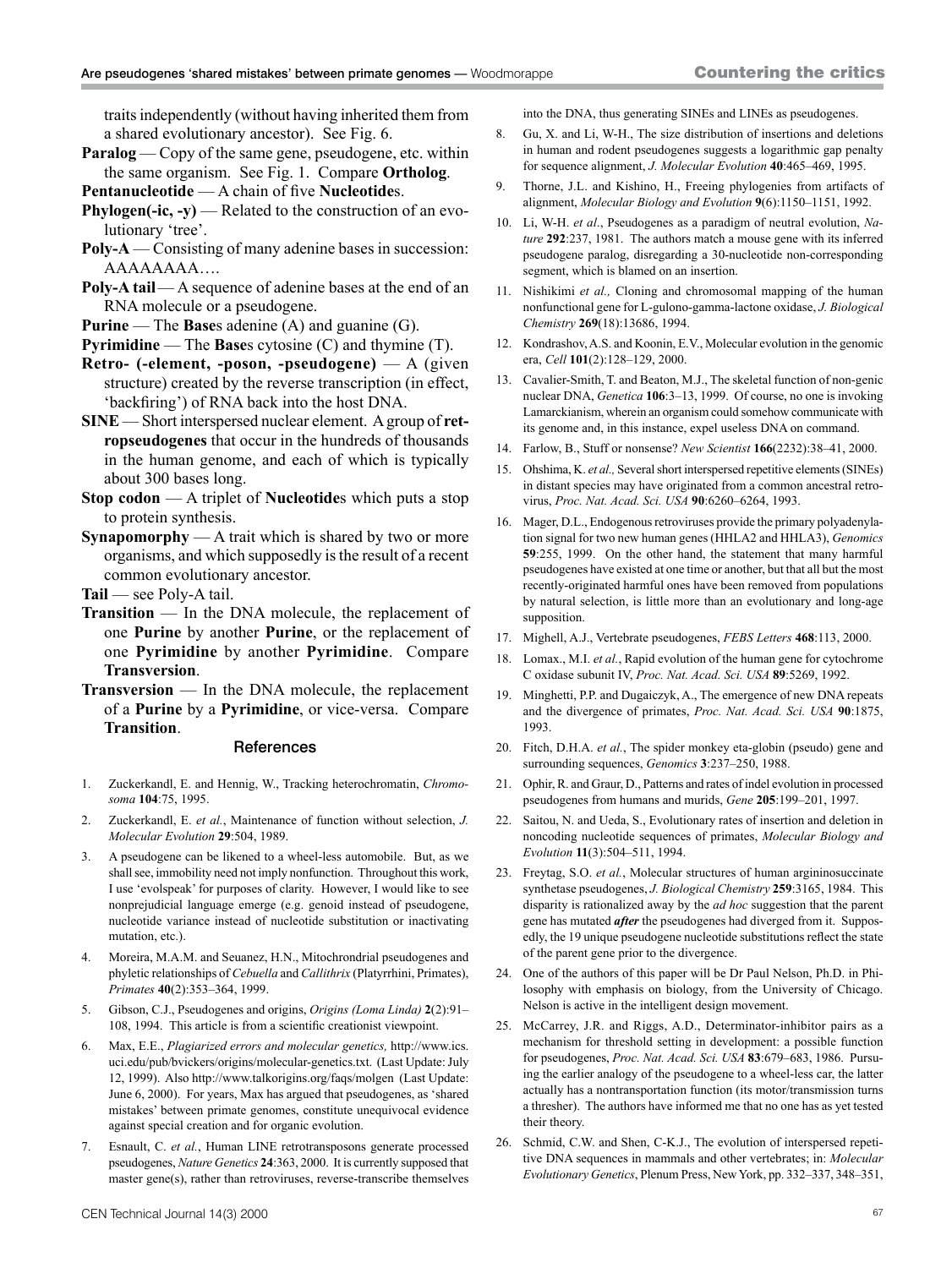1985.

- 27. Walkup, L.K., Junk DNA, *CEN Tech. J.* **14**(2):18–30, 2000.
- 28. Hamdi, K.H., *et al.*, Alu-mediated phylogenetic novelties in gene regulation and development, *J. Molecular Biology* **299**(4):931–939, 2000.
- 29. Li, W-H., *Molecular Evolution,* Sinauer, Massachusetts, USA, p. 347, 1997.
- 30. Woodmorappe, J., *The Mythology of Modern Dating Methods,* Institute for Creation Research, El Cajon, California, p. 3, 1999.
- 31. Here's a facetious example: The evolutionist first says that pseudogenes have no function. When a function is discovered, he zeroes in on the technicality of the pseudogene being green and says: 'Function may be applicable to green pseudogenes, but to no others!' When, however, function emerges for striped pseudogenes, the evolutionist changes his tune and says: 'Well, green pseudogenes and striped ones have functions, but this doesn't really mean anything.' Time goes on, and a function turns up for polka-dotted pseudogenes. So we now hear: 'Pseudogenes are functionless, with the minor exception of green, striped, and polkadotted ones.' And so on *ad infinitum*.
- 32. Max, E., Reply to Wieland, http://www.talkorigins.org/faqs/molgen/wieland.html.
- 33. Wieland, C., 'Junk-making' viruses neutralize an evolutionary argument, *CEN Tech. J.* **10**(3):296–297, 1996.
- 34. Dimitri, P. and Junakovic, N., Revising the selfish DNA hypothesis, *Trends in Genetics* **15**(4):123–124, 1999.
- 35. An example of this would be an inspection of a warehouse wherein 1,000 boxes of fruit are stored. All 1,000 are declared by the owner to be vermin-free. An inspector opens 5 boxes, and finds vermin. Following the ATM fallacy, as practiced by Max<sup>6</sup> in relation to pseudogene function, the owner could plead: 'You have not shown that the overwhelming majority of boxes (the 995) contain vermin!' Obviously, this will not do. A reasonable suspicion now surrounds the remaining 995 boxes and, short of examining them all, the burden of proof now shifts to the owner to defend their wholesomeness. In like manner, the discoveries of functional pseudogenes create a reasonable suspicion about the (allegedly) nonfunctional majority. Short of an examination of every single pseudogene (even this would likely be inconclusive), the burden of proof now shifts to those who continue to advocate overall pseudogene nonfunction.
- 36. Popper, K.R., *The Logic of Scientific Discovery*, Basic Books, New York, pp. 87, 315, 1959. In his classic example, the assertion that all ravens are black is falsified by observing only one white raven. Now consider the popular (but erroneous) belief that lightning striking twice in one spot is infinitesimally improbable. How many instances of lightning striking at different localities will prove this? None — because, as Popper emphasizes, theories are not validated by *any* amount of congenial evidence. How many times must lightning strike twice to disprove this? Exactly one. And, after that, it becomes pointless to demand more examples, or to quibble about whether lightning could strike the same location twice or even 20 times. The ATM fallacy allows evolutionists, in essence, to recognize one tree after another and yet refuse to admit that they are in a forest. Essentially the same fallacy occurs when evolutionists assert<sup>6</sup> that the discovery of functional pseudogenes does not threaten the supposition that most pseudogenes are useless. Really!
- 37. Weiner, A.M., Do all SINEs lead to LINEs? *Nature Genetics* **24**:333, 2000.
- 38. Makalowski, W., SINEs as a genomic scrap yard; in: *The Impact of Short Interspersed Elements (SINEs) on the Host Genome*, R.G. Landes Co., Texas, p. 81, 1995.
- 39. von Sternberg, R.M. *et al.*, Genome canalization, *Genetica* **86**:216, 1992.
- 40. Howard, B.H. and Sakamoto, K., Alu interspersed repeats: selfish DNA or a functional gene family? *New Biologist* **2**:759, 766, 1990.
- 41. Fedoroff, N.V. Transposable elements, *Annals of the New York Academy*

*of Sciences* **870**:256, 1999.

- 42. Tachida, H. and Iizuka, M., A population genetic study of the evolution of SINEs, *Genetics* **133**:1023, 1993.
- 43. Gabriel, A., Transposons in the human genome, in: *Molecular Biology and Biotechnology*, VCH Publishers, New York, NY, p. 928, 1995.
- 44. Fanning, T.G. and Singer, M.F., LINE-1: a mammalian transposable element, *Biochimica et Biophysica Acta* **910**:209, 1987.
- 45. Petrov, D.A. and Hartl, D.L., Pseudogene evolution and natural selection for a compact genome, *J. Heredity* **91**:222, 2000. These authors present the intriguing theory that pseudogenes have position effects on the expression of nearby genes.
- 46. Panning, B. and Smiley, J.R., Activation of RNA polymerase III transcription of Human *Alu* elements by Herpes simplex virus, *Virology* **202**:408, 1994.
- 47. Britten, R.J., Mobile elements inserted in the distant past have taken on important functions, *Gene* **205**:181, 1997. His (now too small) list of 21 known functional mobile insertions includes 7 Alu elements.
- 48. Piedrafita, E.J. *et al*., An Alu element in the myeloperoxidase promoter contains a composite SP1-thyroid hormone-retinoic acid response element, *J. Biological Chemistry* **271**:14419, 1996.
- 49. Schmid, C.W. and Rubin, C.M., Alu: What's the use? in: Makalowski, Ref. 38, p. 106.
- 50. Consider this illustrative counter-example: A conviction rests solely on the results of one forensic technique. Recent evidence proves that it sometimes implicates innocent people. In future, this technique will likely be ruled inadmissable in court. But the defendant is not grasping at some wished-for future development: he is citing the *current* state of affairs, which has already created a reasonable doubt about his guilt, and for which reason he should be acquitted. In like manner, more than a reasonable doubt *already* exists about generalized 'nonfunctional pseudogene' beliefs.
- 51. Blake, R.D. *et al.*, The influence of nearest neighbors on the rate and pattern of spontaneous point mutations, *J. Molecular Evolution* **34**:190–196, 1992.
- 52. Grewal, P.K. *et al.*, Recent amplification of the human *FRG1* gene during primate evolution, *Gene* **227**:85, 1999. My Figure 1 illustrates only a few possibilities. Real primate genomes are vastly more complex.
- 53. Bailey, A.D. *et al.*, Molecular origin of the mosaic sequence arrangements of higher primate alpha-globin duplication units, *Proc. Nat. Acad. Sci. USA* **94**:5179–5180, 1997.
- 54. Collura, R.V. and Stewart, C-B., Insertions and duplications of mtDNA in the nuclear genomes of Old World monkeys and hominoids, *Nature* **378**:487, 1995.
- 55. Ueda, S. *et al.*, A truncated immunoglobulin Epsilon-pseudogene is found in gorilla and man but not in chimpanzee, *Proc. Nat. Acad. Sci. USA* **82**:3712–3713, 1985.
- 56. Ueda, S. *et al*., Multiple recombinational events in primate immunoglobulin epsilon and alpha genes suggest closer relationship of humans to chimpanzees and gorillas, *J. Molecular Evolution* **27**:77–83, 1988.
- 57. Revolo, Molecular phylogeny of the hominoids, *Molecular Biology and Evolution* **14**(3):248–265, 1997.
- 58. Hillis, D.M., SINEs of the perfect character, *Proc. Nat. Acad. Sci. USA*  **96**:9979–9980, 1999. Whenever a significant fraction of loci are missing in a phylogenetic comparison of several organisms, there is no way to determine whether the members of the taxa in question ever contained the inserted element. The hierarchical sharing of certain inserted elements then becomes untestable. As a result, missing loci unavoidably introduce a fudge factor relative to any evaluation of 'shared mistakes'.
- 59. Sharon, D. *et al*., Primate evolution of an olfactory receptor cluster: diversification by gene conversion and recent emergence of pseudogenes, *Genomics* **61**:27–32, 1999. Even though this situation is decided by one-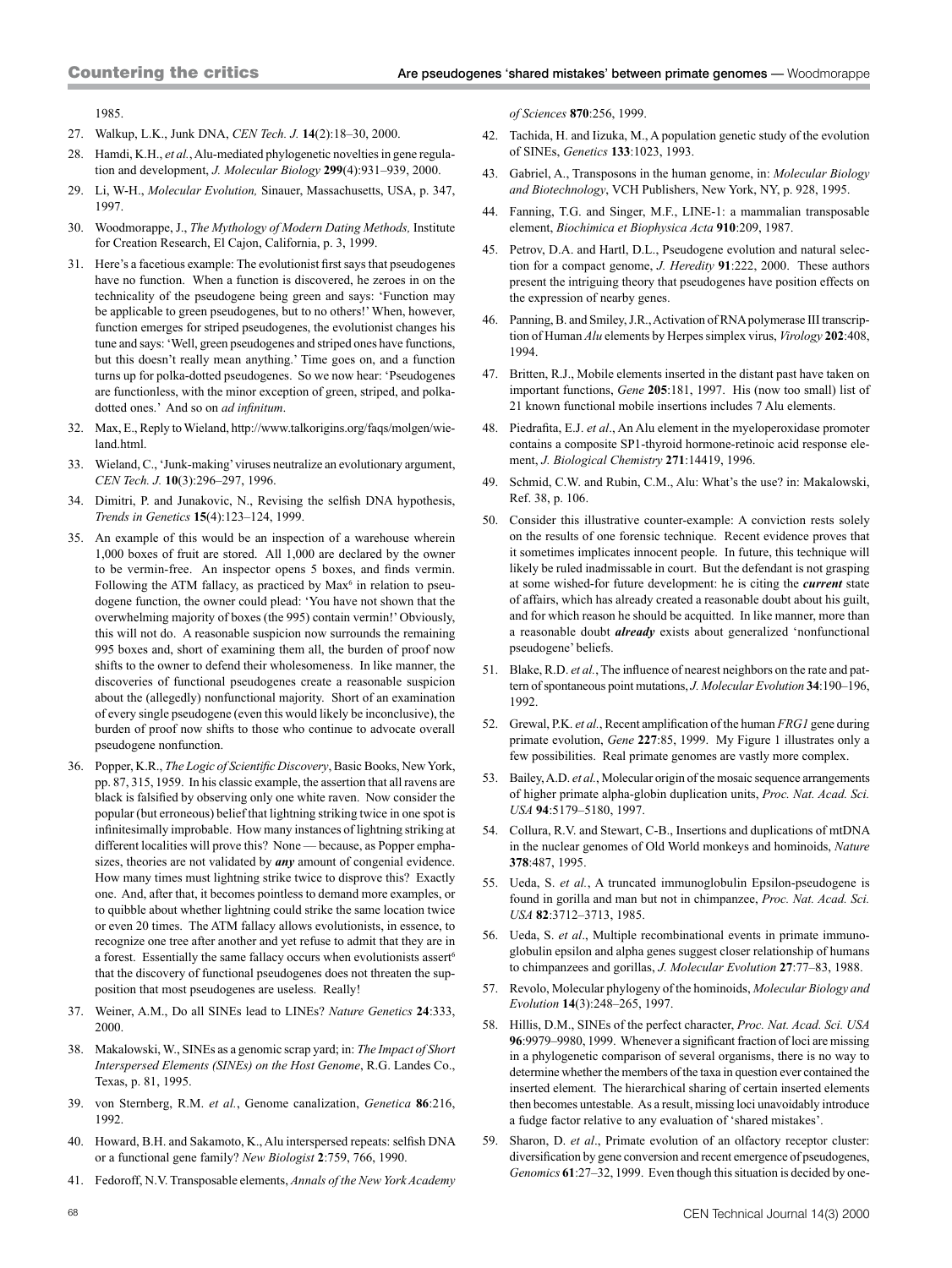base deletions, it must be remembered that (as discussed elsewhere) the vast majority of deletions in pseudogenes are only one base long. In a broader context, the cluster of genes and pseudogenes which comprise the Olfactory Receptor (OR) cluster do not show straightforward hierarchical deployment. Various conversion events (including fused genes and duplicated genes) are each apomorphic to humans and chimps. Two gene conversion events occur in the same location in monkey chromosomes, and this is attributed to a hot spot in the genome.

If one examines the overall percentage of the primate OR gene repertoire that is occupied by pseudogenes, one does observe a crude increase in percentage relative to increasingly-derived infra-orders of primates. But this crude progression breaks down as soon as one includes the prosimians. These least-derived primates have a percent pseudogene content which overlaps that of even the highly-derived hominoids. Rouquier, S. *et al*., The olfactory receptor gene repertoire in primates and mouse, *Proc. Nat. Acad. Sci. USA* **97**:2873, 2000.

- 60. Qin, Z. *et al.*, The *interleukin-6* gene locus seems to be a preferred target site for retrotransposon integration, *Immunogenetics* **33**:265, 1991.
- 61. Martignetti, J.A. and Brosius, J., BC200 RNA, *Proc. Nat. Acad. Sci. USA* **90**:11565–11566, 1993. The gene conversion event supposedly created the human-only pseudogene after the human-chimp split.
- 62. Fitch, H.A. *et al.*, Duplication of the gamma-globin gene mediated by L1 long interspersed repetitive elements in an early ancestor of simian primates, *Proc. Nat. Acad. Sci. USA* **88**:7396–7398, 1991.
- 63. Kriener, K. *et al.*, Convergent evolution of major histocompatibility molecules in humans and New World monkeys, *Immunogenetics* **51**:169–178, 2000.

Elsewhere, an even more conspicuous absence of a common set of gene-inactivating mutations occurs in the delta-globin and psi-etaglobin pseudogenes of the Old World monkeys. Far from being "shared mistakes", the various ostensibly gene-silencing frameshifts, deletions, and point mutations are each unique to rhesus, colubus, and the baboon: Vincent, K.A. and Wilson, A.C. Evolution and transcription of Old World Monkey globin genes. *J. Molecular Biology* **207**:466, 478, 1989.

- 64. Kim, J-H. *et al.*, Unique sequence organization and erythroid cell-specific nuclear factor-binding of mammalian theta-1 globin promoters, *Nucleic Acids Research* **17**:5687–5691, 1989. This state of affairs is credited to an assumed inactivation of the theta-1 globin genes early in primate evolution, followed by the evolutionary divergence of lower and higher primates, and finally the eventual secondary reactivation of the theta-1 globin genes in the more-derived higher primates but not in the lessderived lower primates.
- 65. Vallinoto, M. *et al.*, Mitochrondrial DNA-like sequence in the nuclear genome of *Saguinus* (Callitrichinae, Primates), *Genetics and Molecular Biology* **23**:35–42, 2000.
- 66. Maeda, N. *et al.*, Molecular evolution of intergenic\* DNA in higher primates, *Molecular Biology and Evolution* **5**:2, 1988.
- 67. Mindell, D.P., Multiple independent origins of mitochondrial gene order in birds, *Proc. Nat. Acad. Sci. USA* **95**:10693–10697,1998.
- 68. Woodmorappe, J., *Noah's Ark: A Feasibility Study,* Institute for Creation Research, El Cajon, California, pp. 202–209, 1996.
- 69. Kawaguchi, H., C4 genes for the chimpanzee, gorilla, and orangutan, *Immunogenetics* **35**:16–23, 1992b.
- 70. Bergstrom, T.F. *et al.*, Recent origin of *HLA-DRB1* alleles and implications for human evolution, *Nature Genetics* **18**:237–242, 1998.
- 71. Hamdi, H. *et al.*, Origin and phylogenetic distribution of Alu DNA repeats, *J. Molecular Biology* **289**:866–867, 1999.
- 72. Boeke, J.D., LINEs and *Alus* the polyA connection, *Nature Genetics* **16**:7, 1997.
- 73. Murata, S. *et al.*, Details of retropositional genome dynamics that provide a rationale for a generic division, *Genetics* **142**:922–923, 1996. In this study, no less than 70 % of orthologous loci were found to be missing.
- 74. Smit, A.F.A. *et al.*, Ancestral, mammalian-wide subfamilies of LINE-1 repetitive sequences, *J. Molecular Biology* **246**:406–407, 1995.
- 75. Westhoff, C.M. and Wyllie, D.E., Investigation of the RH locus in gorillas and chimpanzees, *J. Molecular Evolution* **42**:667–668, 1996.
- 76. Leeflang, E.P., Phylogenetic isolation of a human Alu flounder [sic] gene, *J. Molecular Evolution* **37**:563–565, 1993a.
- 77. Kass, D.H., Gene conversion as a secondary mechanism of short interspersed element (SINE) evolution, *Molecular and Cellular Biology* **15**:19–25, 1995.
- 78. Leeflang, E.P. *et al.*, Mobility of short interspersed repeats within the chimpanzee lineage, *J. Molecular Evolution* **37**:566–568, 1993b.
- 79. Cantrell, M.A. *et al.*, An ancient retrovirus-like element contains hot spots for SINE insertion, *Genetics* (In Review), 2001.
- 80. Slattery, J.P. *et al.*, Patterns of diversity among SINE elements from three Y-chromosome genes in carnivores, *Molecular Biology and Evolution* **17**(5):825–829, 2000. Not surprisingly, some evolutionists have challenged these findings.<sup>6</sup> But others have accepted them.
- 81. Burton, F.H. *et al.*, L1 gene conversion or same-site transposition, *Molecular Biology and Evolution* **8**(5):609–619, 1991. An alternative interpretation suggested by the authors is that the L1 insertions are synapomorphic\* after all, but have undergone gene conversion subsequent to their emplacement. In that case, the absence of this insertion at the locus of an intermediately-derived rodent must be explained away somehow. The authors have considered precise excision of the L1 unit, or perhaps the presence of the insertion exclusively at a chromosome that did not last in the population of the intermediately-derived rodent.
- 82. Leeflang, E.P. *et al.*, Phylogenetic evidence for multiple Alu source genes, *J. Molecular Evolution* **35**:12–15, 1992. At the time, the Ya5 Alu family was called PV (Precise Variant), or HS (Human-Specific), which it isn't.
- 83. Yang, A.S., The rate of CpG mutation in Alu repetitive elements within the p53 tumor suppressor gene in the primate germline, *J. Molecular Biology* **258**:240–250, 1996.
- 84. Boissinot, S. *et al.*, L1 (LINE-1) retrotransposon evolution and amplification in recent human history, *Molecular Biology and Evolution* **17**:924, 2000.
- 85. Batzer, M.A. *et al.*, Standardized nomenclature for Alu repeats, *J. Molecular Evolution* **42**:4-5, 1996.
- 86. Filipski, J. *et al.*, Chromosome location-dependent compositional bias of point mutations in *Alu* repetitive sequences, *J. Molecular Biology*  **206**:564–565, 1989.
- 87. Sawada, I. *et al.*, Evolution of Alu family repeats since the divergence of human and chimpanzee, *J. Molecular Evolution* **22**:318–319, 1985.
- 88. Daniels, G.R. and Deininger, P.L., Integration site preferences of the Alu family and similar repetitive DNA sequences, *Nucleic Acids Research* **13**:8941–8943, 1985.
- 89. Jurka, J., Approaches to identification and analysis of interspersed repetitive DNA sequences; in: Adams, M.D. *et al.*, *Automatic DNA Sequencing and Analysis*, Academic Press, London, New York, pp. 295–296, 1994.
- 90. Shedrock, A.M. and Okada, N., SINE insertions, *BioEssays* **22**:154, 2000.
- 91. Smit, A.F.A., *Structure and Evolution of Mammalian Interspersed Repeats*, Ph.D. Dissertation, University of Southern California, pp. 130–135, 1996.
- 92. Casane, D. *et al.*, Mutation pattern variation among regions of the primate genome, *J. Molecular Evolution* **45**:219–221, 1997.
- 93. Li, W-H., Evolution of duplicate genes and pseudogenes; in: *Evolution of Genes and Proteins*, Sinauer Associates, Massachussets, pp. 30–32, 1983.
- 94. Kawaguchi, H. *et al.*, Evolutionary origin of mutations in the primate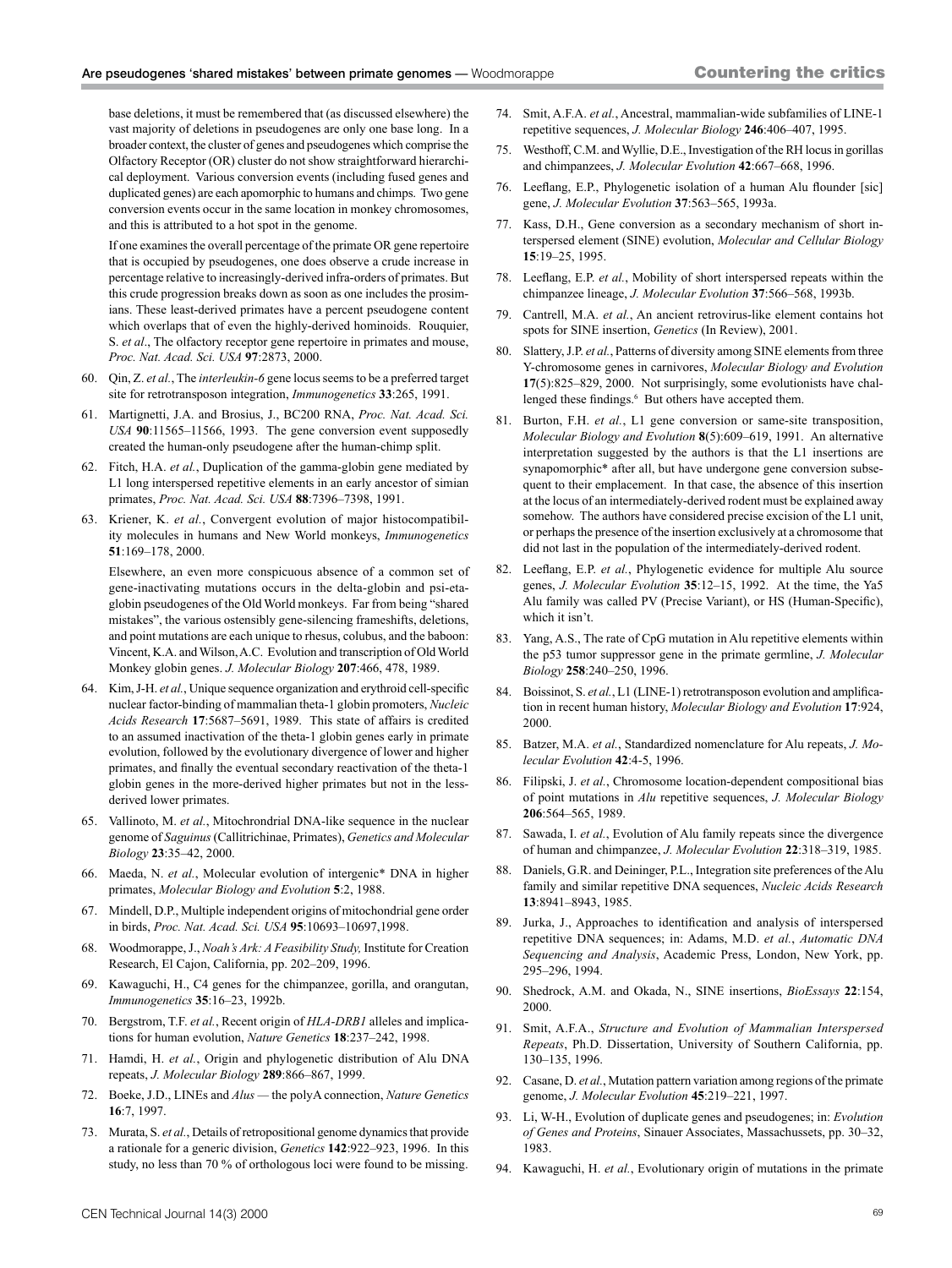cytochrome P450c21 gene, *American J. Human Genetics* **50**:776–777, 1992a.

- 95. Delarbre, C. *et al.*, Duplication of the CD8 Beta-chain gene as a marker of the man-gorilla-chimpanzee clade, *Proc. Nat. Acad. Sci. USA* **90**:7050, 7052, 1993.
- 96. Glusman, G. *et al.*, Sequence, structure, and evolution of a complete human olfactory gene cluster, *Genomics* **63**:230, 2000.
- 97. Bulmer, M., Neighboring base effects on substitution rates in pseudogenes, *Molecular Biology and Evolution* **3**(4):324–327, 1986. TGA is by far the most commonly occurring stop codon. Furthermore, out of 64 possible codons in large human genes, only 18 of these (of which 11 are common) are vulnerable to conversion into a stop codon by a single nucleotide substitution: Modiano, G., Nonrandom patterns of codon usage and of nucleotide substitutions in human alpha and beta-globin genes, *Proc. Nat. Acad. Sci. USA* **78:**1122, 1981. Kimura, M. *The Neutral Theory of Molecular Evolution*, Cambridge University Press, pp. 183–185, 1983. When the cited large human genes are examined for actual abundances of all possible codons, and the eventual TGA stop codon-bias is taken into account, the limited possibilities for stop codon occurrence become all the more obvious. Only 2–4 % of the individual codons in use are within one nucleotide substitution of becoming TGA, the majority-occurring stop codon in human pseudogenes. Of course, since duplicate gene copies presumably change into pseudogenes, the positions of the 2–4 % progenitor codons are fixed in each copy. Finally, it is acknowledged that identical stop codons occurring at the same location in potentially-orthologous pseudogenes need not imply shared evolutionary ancestry. Such is the case with human and sheep P2 pseudogenes, for which coincidental stop codons are believed to be of independent origins: Medd, S.M. and Walker, J.E., Evolution of the expressed P2 pseudogene and the origin of the P1 and P2 genes, *Biochemical Journal* **293**:73, 1993.
- 98. Galili, U. and Swanson, K., Gene sequences suggest inactivation of Alpha-1,3-galactosyltransferase in catarrhines after the divergence of apes from monkeys, *Proc. Nat. Acad. Sci. USA* **88**:7403, 1991.
- 99. (No listed author), Pseudogene for alpha-(1,2)-fucosyltransferase, http://sayer.lab.nig.ac.jp/~silver/apeData/pfut2/pfut2.html, July 2000.
- 100. Ohta, Y. and Nishikimi, M., Random nucleotide substitutions in primate nonfunctional gene for L-gulono-gamma-lactone oxidase, *Biochimica et Biophysica Acta* **1472**:409, 1999.
- 101. Bailey *et al.*, Reexamination of the African hominoid trichotomy with additional sequences from the primate Beta-globin gene cluster, *Molecular Phylogeny and Evolution* **1**:115–132, 1992. For example, at position 984, a (T) is uniquely shared by both the species of chimp and the species of distantly related galago. As for indels, a deletion spanning positions 5098–5101 is shared only by the phylogenetically-distant orang and spider monkey. This example does not include anomalous clustering of indels at homopolymeric sites, where independent generation of indels is a common occurrence.
- 102. Gusev, V.D. *et al.*, On the complexity measures of genetic sequences, *Bioinformatics* **15**(2):994, 1999.
- 103. Craig, L.C. *et al.*, Characterization of the transcription unit and two processed pseudogenes of chimpanzee triosephosphate isomerase (TPI), *Gene* **99**:225, 1991.
- 104. Figueroa, F. *et al.*, Primate *DRB6* pseudogenes, *Immunogenetics* **34**:335, 1991.
- 105. Lyn, D. *et al.*, Conservation of sequences between human and gorilla lineages, *Gene* **155**:243, 1995.
- 106. Devor, E. *et al.*, Serine hydroxymethyltransferase pseudogene, SHMTps1, *J. Experimental Zoology* **282**:153, 156, 1998. A more flagrant instance of a 'shared mistake' that cannot be the result of common ancestry is as follows: Two HLA genes and three HLA pseudogenes in the human genome share an identical deletion. Because a single ancestral gene is unlikely for this motley group of five, a veritable dance of *ad hoc* gene conversion events is invoked. We are asked to imagine that

the two genes and three pseudogenes 'passed on' the identical deletion to each other, each time involving only the short segment of the DNA that surrounds the deletion, and that they accomplished this perhaps several times*,* Geraghty, D.E. *et al.*, Examination of four HLA Class I pseudogenes, *J. Immunology* **149**:1954–1955, 1992.

- 107. Satta, Y. *et al.*, DNA archives and our nearest relative, *Molecular Phylogenetics and Evolution* **14**(2):259–275, 2000.
- 108. Collard, M. and Wood, B., How reliable are human phylogenetic hypotheses? *Proc. Nat. Acad. Sci. USA* **97**:5003–5006, 2000.
- 109. Barriel, V., *Pan paniscus* and hominoid phylogeny, *Folia Primatologica* **68**:50–56, 1997.
- 110. Zietkiewicz, E. *et al.*, Phylogenetic affinities of tarsier in the context of primate Alu repeats, *Molecular Phylogenetics and Evolution* **11**(1):77, 1999.
- 111. Johnson, W.E. and Coffin, J.M., Constructing primate phylogenies from ancient retrovirus sequences, *Proc. Nat. Acad. Sci. USA* **96**:10254–10260, 1999. In a complete breakdown of any semblance to an evolutionary nested hierarchy, HERV-K(C4) is present in the (less derived) Old World monkeys, and in some apes, but is anomalously absent at the expected loci in the (highly-derived) gorillas and chimps. For this reason, a geneconversion rationalization is invoked.
- 112. O'Leary, M.A., Parsimony analysis of total evidence from extinct and extant taxa and the Cetacean-Artiodactyl question (Mammalia, Ungulata), *Cladistics* **15**:315–330, 1999.
- 113. Luckett, W.P. and Hong, H., Phylogenetic relationships between the orders Artiodactyla and Cetacea, *J. Mammalian Evolution* **5**:133– 143,154–160, 169, 1998.
- 114. Gura, T., Bones, molecules … or both? *Nature* **406**:230–233, 2000.
- 115. Obvious examples include: striking adjacent keys ('r' vs. 't'), inclusion of commonly-misspelled words, and use of common grammatical errors. Less intuitively-obvious ones are: typists independently making the same nonadjacent-key typos owing to typewriter-key mechanics and/or the physiological mechanics of human fingers; inexperienced printers botching the same long words in the same way; fatigued writers slipping into very similar written errors owing to common perceptual and neuromental processes.
- 116. Miyamoto, M.M., Perfect SINEs of evolutionary history? *Current Biology* **1999**(9):R816, 1999.
- 117. Moyzis, R.K. *et al.*, The distribution of interspersed repetitive DNA sequences in the human genome, *Genomics* **4**:276–281, 1989.
- 118. Beck, S., Evolutionary dynamics of non-coding sequences within the Class II region of the human MHC, *J. Molecular Biology* **255**:6, 1996.
- 119. Makalowski, W. *et al.*, Alu sequences in the coding regions of mRNA, *Trends in Genetics* **10**(6):188, 1994.
- 120. Lee, Y. *et al.*, Complete genomic sequence and analysis of the prion protein gene region from three mammalian species, *Genome Research* **8**:1025, 1033, 1998. These almost-coincident Alus, inserted at the same hotspot region of the genome, may be understood as 'near misses' in the independent orthologous insertions of Alus.
- 121. Glusman, G. *et al.*, Genome dynamics, polymorphisms, and mutations in a 350 kb human olfactory receptor gene cluster, *Mathematical Modelling and Scientific Computing* **9**:30–44, 1998.
- 122. Bailey, A.D. and Shen, C-K.J., Sequential insertion of Alu family repeats into specific genomic sites of higher primates, *Proc. Nat. Acad. Sci. USA* **90**:7205-7208, 1993.
- 123. DeBerardinis, R.J. and Kazazian, H.H., Full-Length L1 elements have arisen recently in the same 1 kb region of the gorilla and human genomes, *J. Molecular Evolution* **47**:300, 1998.
- 124. Smit, A., The origin of interspersed repeats in the human genome, *Current Opinion in Genetics and Development* **6**:744, 1996.
- 125. Smit, A., Interspersed repeats and other mementos of transposable